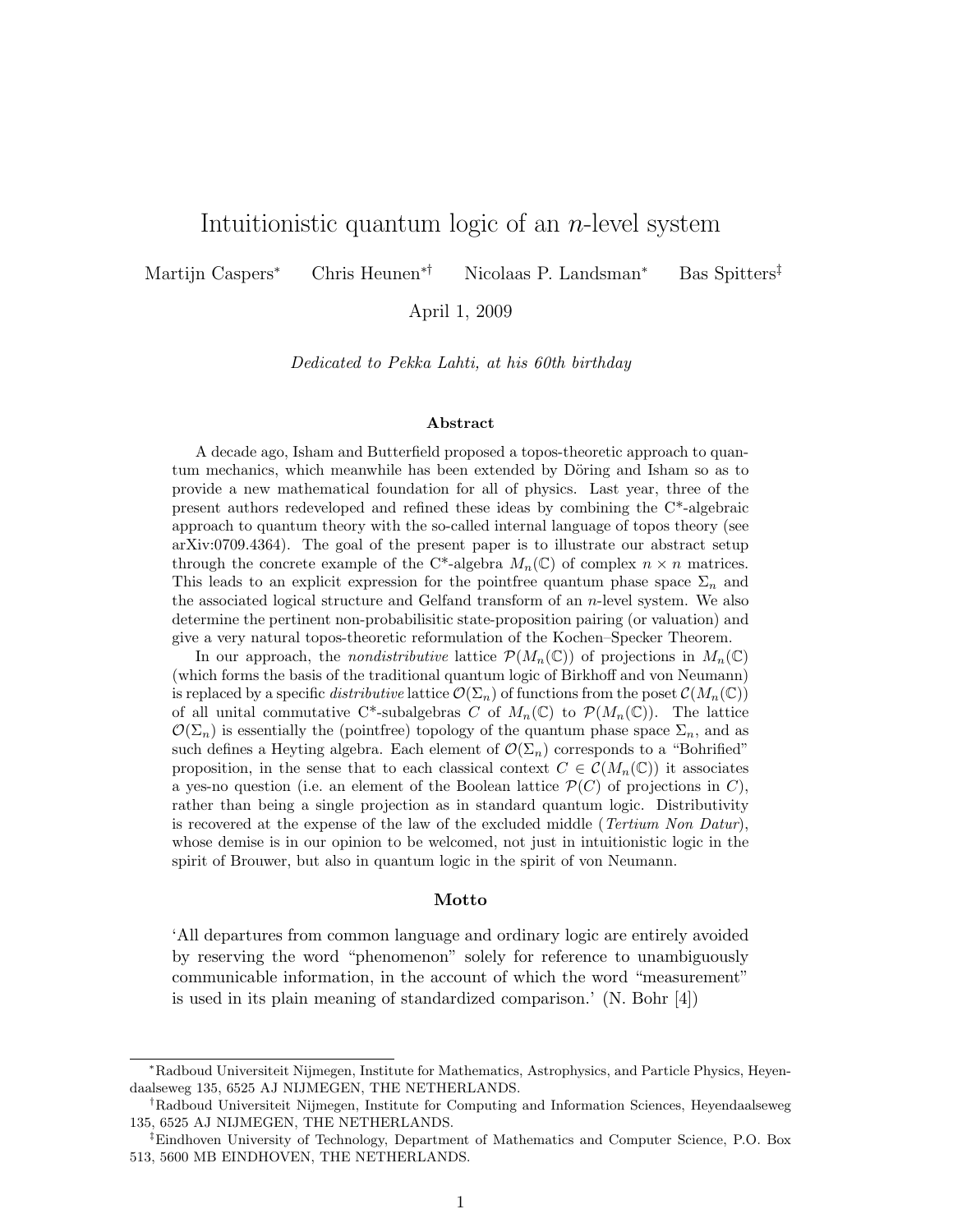### 1 Introduction

The main novelty of quantum mechanics, which also lies at the root of the difficulties in interpreting this theory, is the property that its truth attributions are ontologically (and not just epistemically) probabilistic. That is, if  $a \in \Delta$  denotes the proposition that an observable a (represented by a self-adjoint operator on a Hilbert space  $H$ ) takes values in a (measurable) subset  $\Delta \subset \mathbb{R}$ , then even a *pure* state  $\psi$  (represented by a unit vector  $\Psi$ in  $H$ ) only gives a probabilistic truth attribution through the Born rule

$$
\langle \psi, a \in \Delta \rangle = \| [a \in \Delta] \Psi \|^2. \tag{1.1}
$$

Here the left-hand side denotes the probability that  $a \in \Delta$  is true in the state  $\psi$ , and the expression [ $a \in \Delta$ ] in the right-hand side stands for the spectral projection defined by a and  $\Delta$  (often written as  $E(\Delta)$  with a understood). In particular, unless  $\Psi$  lies either in the image of  $[a \in \Delta]$  (so that the right-hand side equals one), or in the orthogonal complement thereof (in which case it is zero), one cannot say without running into contradictions whether or not the proposition  $a \in \Delta$  is true.

One of the aims of the topos-theoretic approach to quantum theory initiated by Isham and Butterfield [18] (and subsequently extended by Döring and Isham so as to provide a new mathematical foundation for all of physics [10]) is to define non-probabilistic truth attributions. Since one cannot just go back to classical physics, the price one has to pay for this is that such attributions do not take values in the set  $\{0,1\}$  (identified with  ${\text{false, true}}$ , but in some more general and abstract "truth object"  $\Omega$ . Topos theory<sup>1</sup> provides natural candidates for such objects (under the name of subobject classifiers), and therefore seems to provide an appropriate tool for the search for the non-probabilistic essence of quantum theory.

To explain our setup, let us go back to classical physics for a moment. Let M be the phase space of some physical system, with topology  $\mathcal{O}(M)$  (i.e. the subset of the power set of M consisting of all open sets in  $M$ ). We represent observables by continuous functions  $a: M \to \mathbb{R}$ , and once again consider propositions of the form  $a \in \Delta$ , with  $\Delta \subset \mathbb{R}$  open. For a pure state  $x \in M$ , we say that  $a \in \Delta$  is true in x iff  $a(x) \in \Delta$  or, equivalently, iff  $x \in a^{-1}(\Delta)$ . Otherwise,  $a \in \Delta$  is false. We now claim that the above truth attribution to the proposition  $a \in \Delta$  by the pure state x, which we call  $\langle x, a \in \Delta \rangle$ , may be captured in categorical terms in the following way [15]:

$$
\left(1 \xrightarrow{\langle x, a \in \Delta \rangle} \Omega\right) = \left(1 \xrightarrow{[a \in \Delta]} \mathcal{O}(M) \xrightarrow{[\![\delta_x = 1]\!]} \Omega\right). \tag{1.2}
$$

First, all objects and arrows are taken to be in Sets. For example, 1 denotes an arbitrary but fixed singleton set; elements  $a \in A$  are identified with arrows  $a: 1 \rightarrow A$ . Thus  $\langle x, a \in \Delta \rangle : 1 \to \Omega$  on the left-hand side denotes a specific element of the set  $\Omega = \{0, 1\}$ (identified with {true, false}, as above). Similarly,  $[a \in \Delta] : 1 \to \mathcal{O}(M)$  denotes an element of the set  $\mathcal{O}(M)$ , i.e. an open subset of M, namely  $a^{-1}(\Delta)$ . Thus opens in M may be identified with equivalence classes of propositions of the type  $a \in \Delta$ : the latter defines the

<sup>&</sup>lt;sup>1</sup>This paper requires some familiarity with elementary category theory at the level of the first few chapters of [29]. The Appendix below contains sufficient information on topos theory to read this paper; as a general introduction to topos theory we recommend [12] for beginners and [30] for readers already familiar with category theory. For the moment, it suffices to know that a topos is a category in which most mathematical reasoning that one is familiar with in the category Sets of sets and functions continues to make sense, with the exception that all proofs now have to be constructive (in the sense that in principle neither the law of excluded middle nor the axiom of choice may be used).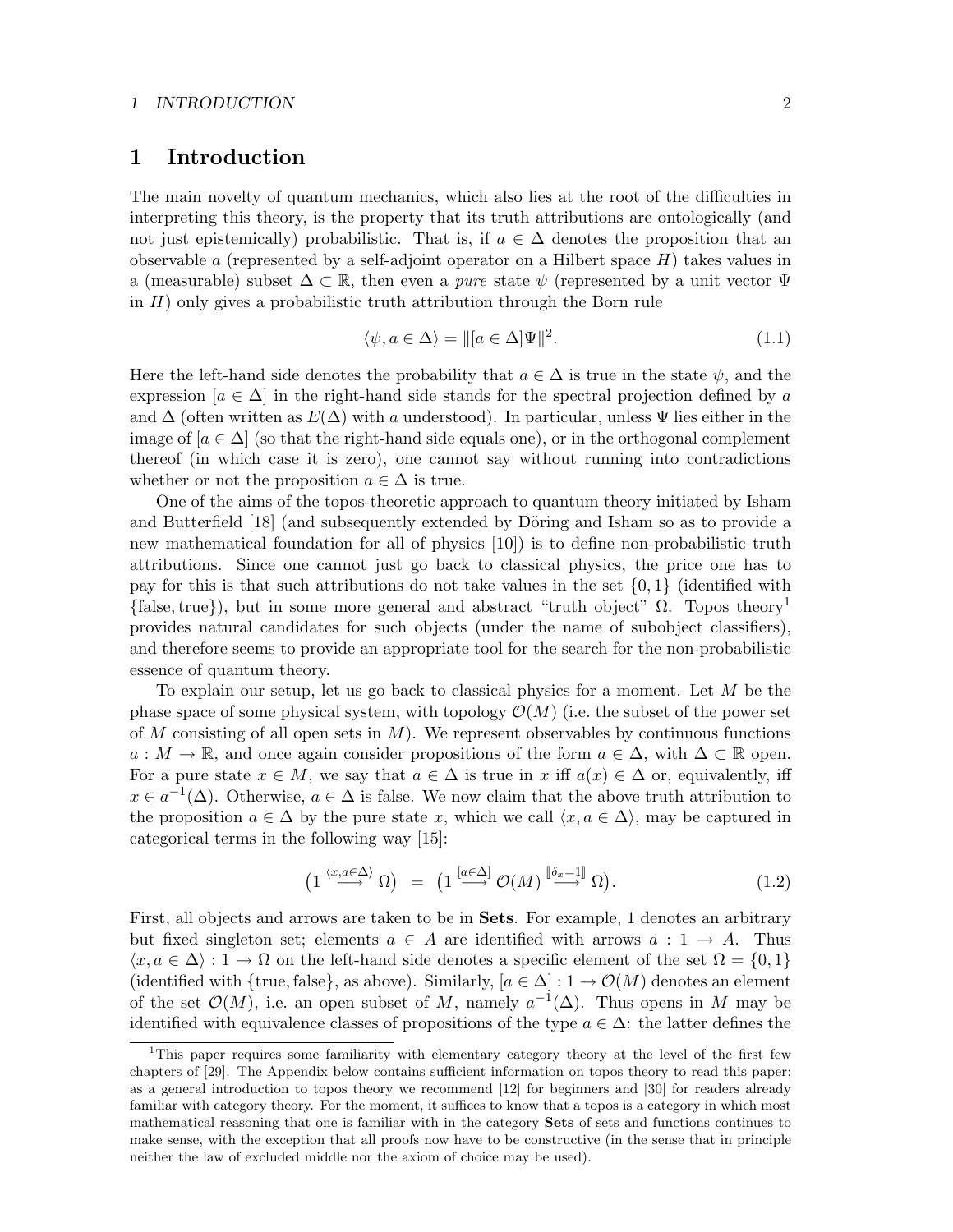open  $[a \in \Delta] = a^{-1}(\Delta)$ , and conversely  $S \in \mathcal{O}(M)$  corresponds to the equivalence class of all propositions  $a \in \Delta$  for which  $a^{-1}(\Delta) = S$ .

Subsequently, let  $\delta_x$  be the Dirac measure on M, defined by  $\delta_x(U) = 1$  if  $x \in U$  and  $\delta_x(U) = 0$  if not. For technical reasons, like all probability measures we regard  $\delta_x$  as a map  $\delta_x : \mathcal{O}(M) \to \mathbb{R}^+$  (rather than as a map defined on all measurable subsets of M; this entails no loss of generality if  $M$  is locally compact and Hausdorff). The notation  $\llbracket \delta_x = 1 \rrbracket : \mathcal{O}(M) \to \Omega$  stands for

$$
\llbracket \delta_x = 1 \rrbracket = \chi_{\{U \in \mathcal{O}(M) \mid x \in U\}},\tag{1.3}
$$

i.e. the function that maps  $U \in \mathcal{O}(M)$  to 1 whenever  $\delta_x(U) = 1$ , i.e. whenever  $x \in U$ , and to 0 otherwise. Finally, (1.2) means that the arrow on the left-hand side is defined as the composition of the two arrows on the right-hand side; we invite the reader to check that the ensuing element  $\langle x, a \in \Delta \rangle \in \{0, 1\}$  indeed equals 1 when  $a(x) \in \Delta$  and equals zero otherwise.

Returning to the opening of this Introduction, in von Neumann's approach to quantum mechanics, phase space M is replaced by Hilbert space H, its topology  $\mathcal{O}(M)$  is replaced by the lattice  $\mathcal{P}(B(H))$  of projections on H,  $x \in M$  becomes a unit vector  $\Psi \in H$ , the arrow  $[a \in \Delta] : 1 \to \mathcal{P}(B(H))$  now stands for the spectral projection  $E(\Delta)$  defined by a, and  $\Omega = \{0, 1\}$  is turned into the interval [0,1]. Finally, the pertinent map  $\mathcal{P}(B(H)) \to [0, 1]$ is given by  $p \mapsto ||p\Psi||^2$ . This recovers the Born rule (1.1), but the categorical formulation does not add anything to its understanding. Instead, our slogan is: truth is prior to probability. Thus we will first construct a non-probabilistic state-proposition pairing, which only in a *second* step will presumably reproduce the Born rule.<sup>2</sup>

Our main ingredient is a novel quantum analogue of classical phase space, or rather of its topology, given by the notion of a frame (see Appendix A.3). A frame is a generalized topology, so that we will denote the frame representing our quantum phase space by  $\mathcal{O}(\Sigma)$ , even though there is no actual underlying space  $\Sigma$  whose topology it is; we will occasionally even use the symbol  $\Sigma$  itself and refer to it as a "virtual" (or "pointfree") space.<sup>3</sup> The main reason why we prefer frames to lattices of projections on Hilbert space (or to more general orthomodular lattices) is that in their guise of Heyting algebras, frames offer an intuitionistic logic for quantum mechanics, which in being distributive is superior to the traditional quantum logic of Birkhoff and von Neumann [2, 31, 34]. Namely, we feel the latter is:

- too radical in giving up distributivity (for one thing rendering it problematic to interpret the logical operations ∧ and ∨ as conjunction and disjunction, respectively);
- not radical enough in keeping the law of excluded middle (so that it falls victim to Schrödinger's cat and the like).

Indeed, the quantum logical structure carried by our quantum phase space  $\Sigma$  has exactly the opposite features: it is distributive but drops the law of excluded middle.<sup>4</sup>

In principle, our formalism is capable of coping with the most general quantum systems, described by some unital  $C^*$ -algebra A of observables, but in what follows the reader may

 $2^2$ To accomplish this, the derivation of the Born rule in [28] will have to be combined with the results of the present paper. The idea of a non-probabilistic state-proposition pairing (or valuation, as they called it) is due to Isham and Butterfield [18].

<sup>&</sup>lt;sup>3</sup>Similarly, in noncommutative geometry it has become quite customary to speak of "noncommutative" spaces" without there actually being an underlying space in the classical sense.

<sup>&</sup>lt;sup>4</sup>See [5] for an different intuitionistic perspective on quantum logic, which we will explore separately.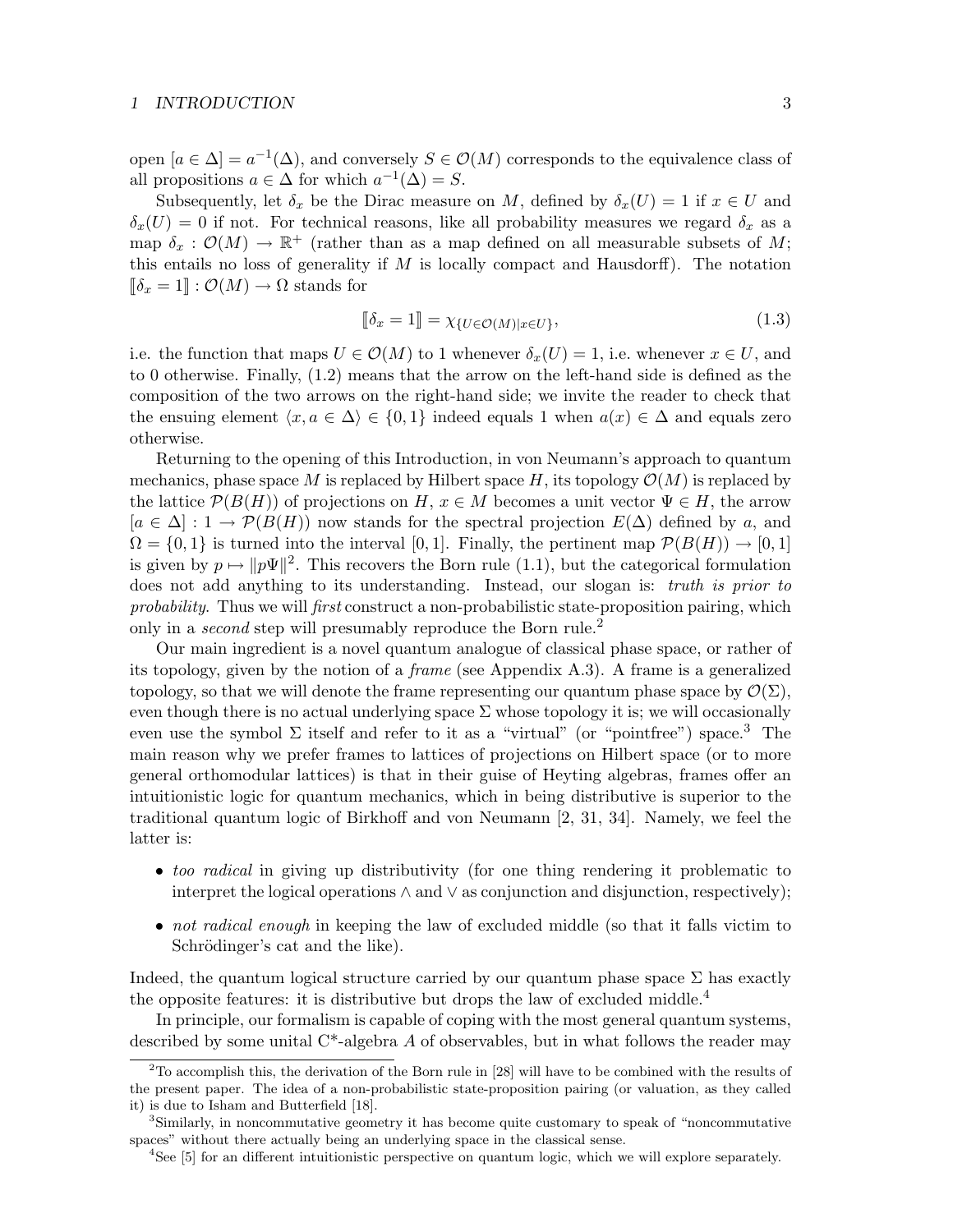simply keep the case  $A = M_n(\mathbb{C})$  in mind, to which we will specialize in the main body of the paper. The construction of  $\mathcal{O}(\Sigma)$  is based on a specific reading of Bohr's 'doctrine of classical concepts' [3], which, roughly speaking, expresses that the quantum world can only be seen through classical glasses. We adopt a very specific mathematical reading of this philosophy, namely that a noncommutative algebra of observables A of some quantum system has to be studied through its (unital) commutative  $C^*$ -subalgebras [27]. Hence we form the poset  $C(A)$  of all such subalgebras, partially ordered by (set-theoretic) inclusion (i.e.  $C \leq D$  iff  $C \subseteq D$ ). We then form the topos

$$
\mathcal{T}(A) = \mathbf{Sets}^{\mathcal{C}(A)}\tag{1.4}
$$

of (covariant) functors from  $\mathcal{C}(A)$ , seen as a category, to **Sets** (cf. Appendix A.1). We will underline objects in  $\mathcal{T}(A)$ . As a case in point, we define the tautological functor

$$
\underline{A}: C \mapsto C,\tag{1.5}
$$

which maps a point  $C \in \mathcal{C}(A)$  to the corresponding commutative C<sup>\*</sup>-algebra  $C \subset A$  (seen as a set); for  $C \subseteq D$  the map  $\underline{A}(C \leq D) : \underline{A}(C) \to \underline{A}(D)$  is just the inclusion  $C \hookrightarrow D$ . We call A the Bohrification of A. The key point is that A is a commutative  $C^*$ -algebra in  $\mathcal{T}(A)$  under natural operations (see [15]), so that according to the general theory of commutative C\*-algebras in topoi [1] it has a Gelfand spectrum. The latter, called  $\mathcal{O}(\Sigma)$ , is a frame and hence at the same time a Heyting algebra in the topos  $\mathcal{T}(A)$ , carrying the (intuitionistic) logical structure of A. This structure is defined within the topos  $\mathcal{T}(A)$  (i.e., "internally"), and as such is hard to understand. Fortunately,  $\mathcal{O}(\Sigma)$  admits a so-called "external" description through an associated frame (and hence Heyting algebra) in Sets, called  $\mathcal{O}(\Sigma)$ , which in many ways behaves like the topology of an underlying "quantum" phase space"  $\Sigma$  of the system. Its explicit description (3.5) is one of the central results of this paper. Even if A is a von Neumann algebra (which is the case in our running example  $A = M_n(\mathbb{C})$ , so that the projection lattice  $\mathcal{P}(A)$  is a quantum logic in the sense of Birkhoff and von Neumann [32], the intuitionistic (and hence distributive) quantum logic carried by  $\mathcal{O}(\Sigma)$  as a Heyting algebra is quite different from the (nondistributive) quantum logic defined by  $\mathcal{P}(A)$ .

In the classical case of a commutative  $C^*$ -algebra A in Sets, the Riesz representation theorem yields a bijective correspondence between states on A and probability measures  $\mu$  on the Gelfand spectrum  $\Sigma$  of A (i.e. the locally compact Hausdorff space for which  $A \cong C(\Sigma, \mathbb{C})$ . This generalizes: a state on the initial (possibly noncommutative) C<sup>\*</sup>algebra A in Sets defines a probability measure  $\mu$  on the spectrum  $\Sigma$  of the Bohrification A of A [15]. To make this analogy technically correct, though, one has to redefine the notion of a measure on a topological space as a map whose domain is the collection of open sets (rather than Borel sets), and whose image is the set of positive lower reals  $\mathbb{R}^+_l$ (rather than Dedekind reals) [21]. This redefinition is obvious in one direction:<sup>5</sup> a measure  $\mu$  in the usual sense may simply be restricted to the open sets, and some value  $q = \mu(U)$ defines the lower real  $\downarrow q = \{r \in \mathbb{Q} \mid r < q\} \in \mathbb{R}_l$ .

Consequently, each state  $\psi$  on A defines a probability "measure"  $\mu$  on  $\Sigma$  in the technical sense of an arrow

$$
\mathcal{O}(\underline{\Sigma}) \xrightarrow{\mu} \underline{\mathbb{R}}_l^+ \tag{1.6}
$$

in  $\mathcal{T}(A)$ , where  $\mathbb{R}^+_l$ <sup>+</sup> denotes the positive lower reals in the topos  $\mathcal{T}(A)$  (cf. Appendix A.3). One has an obvious arrow  $\underline{1} \stackrel{\downarrow 1}{\rightarrow} \underline{\mathbb{R}}_l^+$ <sup>+</sup> (where <u>1</u> is the terminal object in  $\mathcal{T}(A)$ , see Appendix

 $5$ See [9] for the general theory. It would be more correct to speak of a valuation rather than a measure.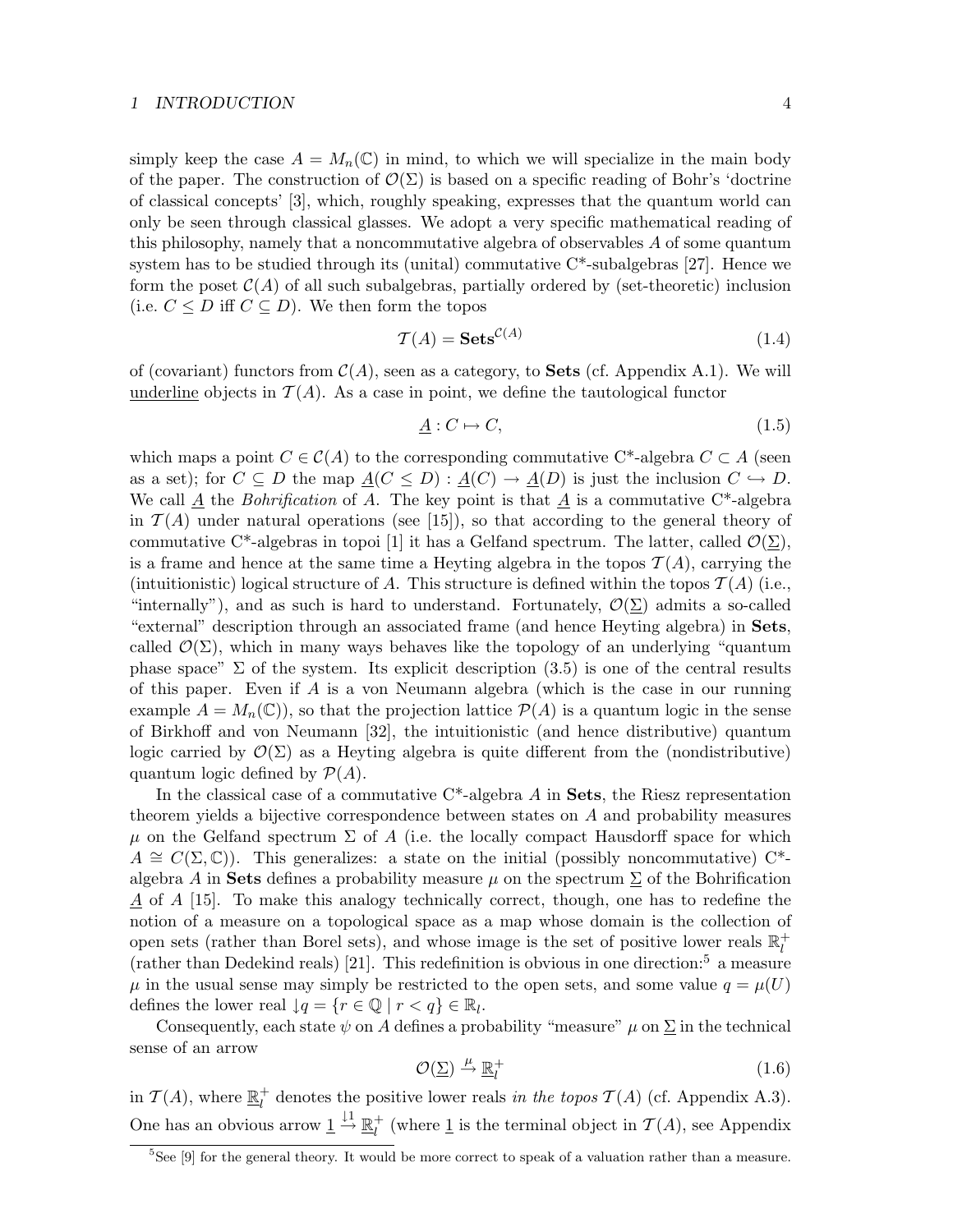A.2), and hence a composite arrow

$$
\left(\mathcal{O}(\underline{\Sigma}) \stackrel{1}{\to} \underline{\mathbb{R}}_l^+\right) = \left(\mathcal{O}(\underline{\Sigma}) \stackrel{\exists!}{\to} \underline{1} \stackrel{\downarrow 1}{\to} \underline{\mathbb{R}}_l^+\right). \tag{1.7}
$$

Now, whenever one has a pair of arrows  $X \stackrel{\sigma}{\rightarrow} Y$  and  $X \stackrel{\tau}{\rightarrow} Y$  in a topos  $\mathcal{T}$ , one obtains an arrow  $X \stackrel{\lbrack \sigma = \tau \rbrack}{\longrightarrow} \Omega$ , where  $\Omega$  is the subobject classifier in T [30]. Applying this to (1.6) and (1.7), we obtain an arrow  $\mathcal{O}(\Sigma) \stackrel{\lbrack \mu=1 \rbrack} \to \Omega$ , which we compose with an arrow  $\underline{1} \stackrel{S}{\to} \mathcal{O}(\Sigma)$ ; the latter plays the role of an open subset S of  $\Sigma$  and defines an elementary propositions, exactly as in classical physics.

Our non-probabilistic state-proposition pairing  $\langle \psi, S \rangle$ , then, is obtained by combining these arrows as in

$$
\left(\underline{1} \xrightarrow{\langle \psi, S \rangle} \underline{\Omega}\right) = \left(\underline{1} \xrightarrow{S} \mathcal{O}(\underline{\Sigma}) \xrightarrow{\llbracket \mu = 1 \rrbracket} \underline{\Omega}\right). \tag{1.8}
$$

This is our Umdeutung [14] or "quantum-mechanical reinterpretation" of the corresponding classical expression

$$
\left(1 \xrightarrow{\langle x, S \rangle} \Omega\right) = \left(1 \xrightarrow{S} \mathcal{O}(M) \xrightarrow{\llbracket \delta_x = 1 \rrbracket} \Omega\right),\tag{1.9}
$$

which is obtained from (1.2) by replacing the open subset  $[a \in \Delta] = a^{-1}(\Delta)$  by an arbitrary open  $S \in \mathcal{O}(M)$ .<sup>6</sup>

The plan of this paper is as follows. Following some preliminary calculations in Section 2, we explicitly compute the Gelfand spectrum of  $M_n(\mathbb{C})$  in Section 3. By definition, this yields our quantum phase space, both in its internal description  $\mathcal{O}(\Sigma)$  and in its external description  $\mathcal{O}(\Sigma)$ . The latter carries the intuitionistic logical structure of an  $n$ -level quantum system, which is explicitly described in Section 4. In fact, this section can be understood without any knowledge of topos theory, based as it is on the concrete expression (3.5) for  $\mathcal{O}(\Sigma)$ . Section 5 is a rather technical intermezzo, in which we explicitly compute the Gelfand transform of the Bohrification A. This material is instructive in itself, but it is also necessary preparation for Section 6, which elaborates our formulation of the Kochen–Specker Theorem [15] in the spirit of Isham and Butterfield [18], i.e. as claiming the nonexistence of points of a certain "space". Our space, however appears to us to be much more natural than the one in [18]. Furthermore, our reformulation suggests a new proof of the Kochen–Specker Theorem on the basis of intrinsic tools from topos theory (as opposed to previous topos-theoretic reformulations of this theorem [18, 15] whose proofs relied on the original theorem [24]). In Section 7 we compute the non-probabilistic stateproposition pairing explained above, leading to the explicit formula (7.2). Section 8 gives a concrete parametrization of the poset  $C(A)$  of unital commutative C<sup>\*</sup>-subalgebras of A. Finally, the Appendix in three parts gives some background on sheaf theory, topos theory, and Heyting algebras and frames, respectively.

#### Acknowledgement

The authors are indebted to Lotte Hollands and Steve Vickers for help with Section 8, and to Henrik Zinkernagel for providing the Bohr quote on the title page. Ieke Moerdijk and Pedro Resende independently suggested us to take a look at the fundamental paper of Joyal and Tierney [23], which indeed greatly facilitated a number of our computations. Finally, we benefited from a detailed referee report, which led to a number of clarifications.

 $6$ There is also a rather complicated "quantum-mechanical reinterpretation" of the classical expression  $a^{-1}(\Delta)$  as an arrow  $[a \in \Delta] : \underline{1} \to \mathcal{O}(\Sigma)$ , namely the 'Daseinization' map originally proposed by Döring and Isham [10] as redefined in [15].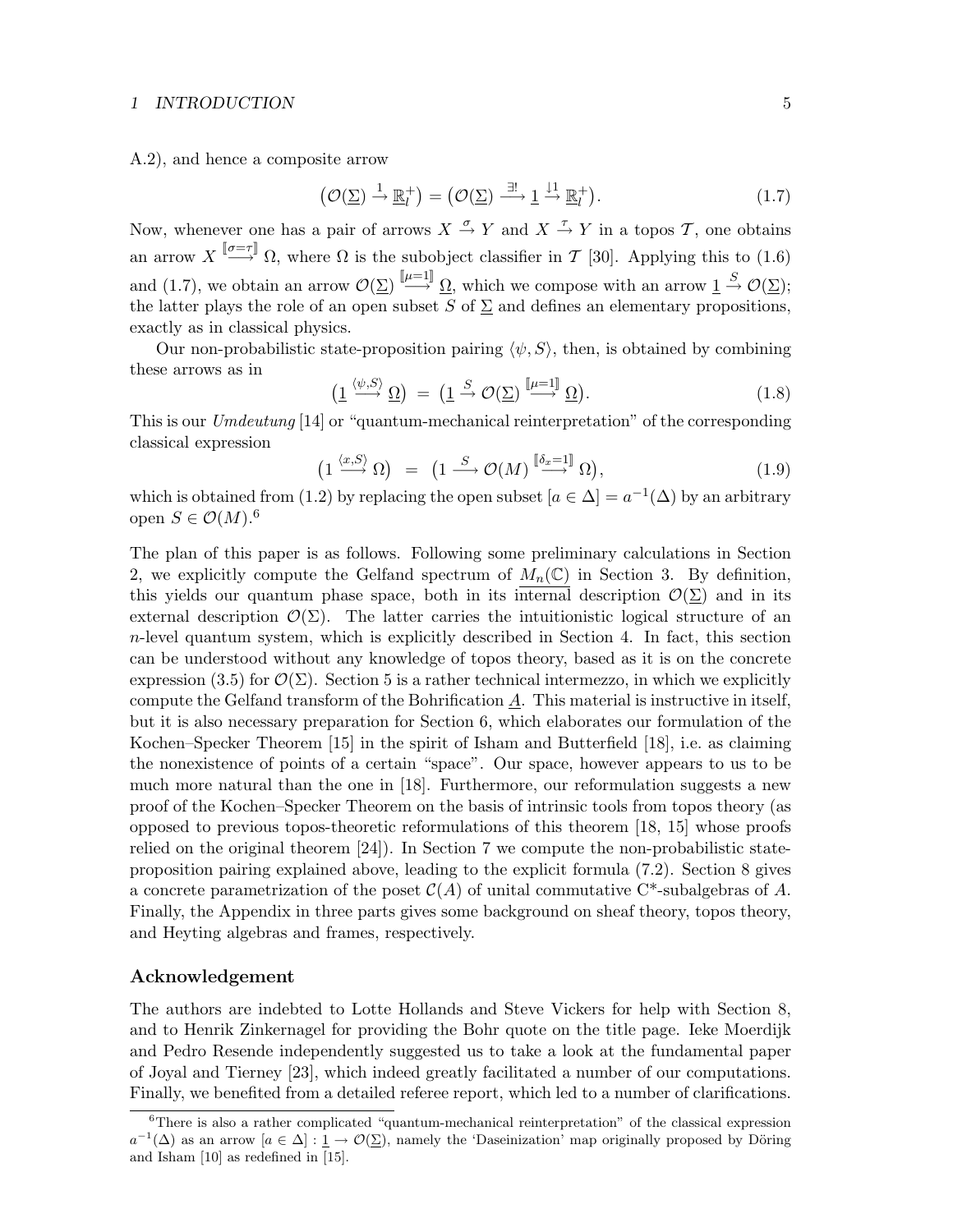# 2 A fresh look at the spectrum of  $\mathbb{C}^n$

We assume all C<sup>\*</sup>-algebras to have a unit. The Gelfand spectrum  $\Sigma_A$  of a commutative  $C^*$ -algebra A (denoted by  $\Sigma$  whenever it is clear which A is meant) is usually defined as the set of nonzero multiplicative linear functionals on  $A$ , and coincides with the pure state space of A. It is necessary for our purposes to deal with the (Gelfand) topology  $\mathcal{O}(\Sigma_A)$  directly, equipped with its natural structure as a frame (cf. Appendix A.3). This frame can be constructed in a way that generalizes to commutative C\*-algebras in topoi. This was first shown by Banaschewski and Mulvey (see [1] and references to earlier work therein), but for our present computational purposes it is more convenient to follow the reformulation of the constructive theory of the Gelfand spectrum in [6] (see also [7, 8, 15]). In what follows,  $A_{sa} = \{a \in A \mid a^* = a\}$  denotes the self-adjoint part of a C<sup>\*</sup>-algebra A, and  $A^+ = \{a \in A_{sa} \mid a \ge 0\}$  is its positive cone.

1. The positive cone  $A^+$  of a commutative C<sup>\*</sup>-algebra A is a distributive lattice. Define an equivalence relation  $\sim$  on  $A^+$  by putting  $a \sim b$  whenever there are integers  $n, m \in \mathbb{N}$  such that  $a \leq nb$  and  $b \leq ma$ . The quotient

$$
L_A = A^+ / \sim \tag{2.1}
$$

is again a distributive lattice. Decomposing  $a \in A_{sa}$  as  $a = a^+ - a^-$  (with  $a^{\pm} \in A^+$ ) in the usual way, there is a surjective lattice homomorphism  $A_{sa} \rightarrow L_A$  given by  $a \mapsto [a^+]$  (which restricts to the canonical projection  $A^+ \to L_A$  for  $a \in A^+$ ).

- 2. For  $a \in A^+$  with image  $[a] \in L_A$  and  $U \in \mathbb{P}(L_A)$  (i.e. the power set of  $L_A$ ), we say that  $[a] \triangleleft U$  iff for all  $q > 0$  there exists a finite subset  $U_0 \subseteq U$  such that  $[(a - q \cdot 1)^+] \leq \bigvee U_0.$
- 3. The frame  $\mathcal{O}(\Sigma_A)$  is given by

$$
\mathcal{O}(\Sigma_A) = \{ U \in DL_A \mid x \lhd U \Rightarrow x \in U \},\tag{2.2}
$$

where  $DL_A$  is the poset of all lower sets in  $L_A$ , ordered by set-theoretic inclusion.<sup>7</sup>

This procedure simplifies when A is finite-dimensional, in which case  $L_A$  is a finite lattice. In that case, since  $[(a-q)^+] = [a]$  for small enough q, one simply has  $x \le U$  iff  $x \leq \bigvee U$ , and the condition  $x \triangleleft U \Rightarrow x \in U$  in (2.2) holds iff U is a (principal) down set, i.e.  $U = \downarrow x$  for some  $x \in L_A$  (not the same x as the placeholder x in (2.2)). Hence for finite-dimensional A we have

$$
\mathcal{O}(\Sigma_A) = \{ \downarrow x \mid x \in L_A \}. \tag{2.3}
$$

For  $A = \mathbb{C}^n$ , step 1 yields  $A^+ = (\mathbb{R}^n)^+$ . One has  $(r_1, \ldots, r_n) \sim (s_1, \ldots, s_n)$  just in case that  $r_i = 0$  iff  $s_i = 0$  for all  $i = 1, \ldots n$ . Hence each equivalence class under  $\sim$  has a unique representative of the form  $[k_1, \ldots, k_n]$  with  $k_i = 0$  or  $k_i = 1$ ; the preimages of such an element of  $L_A$  in  $A^+$  under the natural projection  $A^+ \to A^+/\sim$  are the diagonal matrices whose i'th entry is zero if  $k_i = 0$  and any nonzero positive number if  $k_i = 1$ . The partial order in  $L_A$  is pointwise, i.e.  $[k_1, \ldots, k_n] \leq [l_1, \ldots, l_n]$  iff  $k_i \leq l_i$  for all i. Hence  $L_{\mathbb{C}^n}$  is isomorphic as a distributive lattice to the lattice  $\mathcal{P}(\mathbb{C}^n)$  of projections in  $\mathbb{C}^n$ , i.e. the lattice of those projections in  $M_n(\mathbb{C})$  that are diagonal matrices: under this

<sup>&</sup>lt;sup>7</sup>A lower set in a poset P is a subset  $L \subseteq P$  such that  $x \in L$  and  $y \leq x$  implies  $y \in L$ .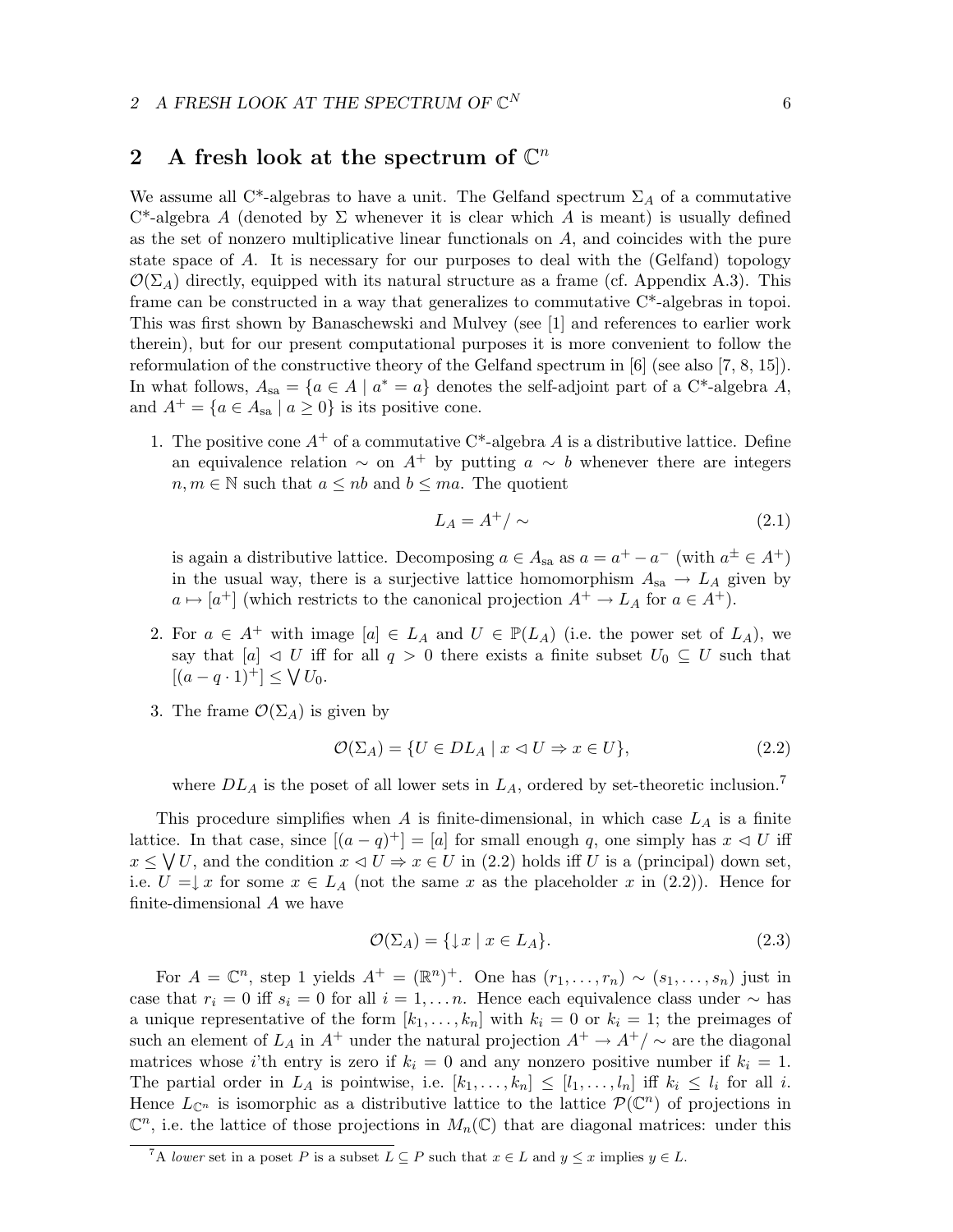#### 2 A FRESH LOOK AT THE SPECTRUM OF  $\mathbb{C}^N$

isomorphism  $[k_1, \ldots, k_n]$  corresponds to the diagonal matrix  $diag(k_1, \ldots, k_n)$ . If we equip  $\mathcal{P}(\mathbb{C}^n)$  with the usual partial ordering of projections on the Hilbert space  $\mathbb{C}^n$ , viz.  $p \leq q$ whenever  $p\mathbb{C}^n \subseteq q\mathbb{C}^n$  (which coincides with their ordering as element of positive cone of the C<sup>\*</sup>-algebra  $M_n(\mathbb{C})$ , then this is even a lattice isomorphism.

Consequently,  $\mathcal{O}(\Sigma_{\mathbb{C}^n})$  consists of all sets of the form  $\downarrow p, p \in \mathcal{P}(\mathbb{C}^n)$ , partially ordered by inclusion. Of course, this means that

$$
\mathcal{O}(\Sigma_{\mathbb{C}^n}) \cong \mathcal{P}(\mathbb{C}^n),\tag{2.4}
$$

under the further identification of  $\downarrow p \in \mathbb{P}(\mathcal{P}(\mathbb{C}^n))$  with  $p \in \mathcal{P}(\mathbb{C}^n)$ . This starts out just as an isomorphism of posets, and turns out to be one of frames (which in the case at hand happen to be Boolean). To draw the connection with the usual spectrum  $\hat{\mathbb{C}}^n = \{1, 2, ..., n\}$ of  $\mathbb{C}^n$ , we note that the right-hand side of  $(2.4)$  is isomorphic to the discrete topology  $\mathcal{O}(\hat{\mathbb{C}}^n) = \mathbb{P}(\hat{\mathbb{C}}^n)$  of  $\hat{\mathbb{C}}^n$  under the isomorphism (of lattices and even of frames)

$$
\mathcal{P}(\mathbb{C}^n) \stackrel{\cong}{\to} \mathcal{O}(\hat{\mathbb{C}}^n);
$$
  
diag $(k_1, ..., k_n)$   $\mapsto \{i \in \{1, 2, ..., n\} \mid k_i = 1\}.$  (2.5)

We now describe the Gelfand transform, which in general is given by

$$
A \stackrel{\cong}{\rightarrow} C(\Sigma, \mathbb{C});
$$
  
\n
$$
a \mapsto \hat{a};
$$
  
\n
$$
\hat{a}(\omega) = \omega(a).
$$
\n(2.6)

Let  $a = (a_1, \ldots, a_n) \in \mathbb{C}_{sa}^n = \mathbb{R}^n$ . With  $\Sigma$  realized as  $\hat{\mathbb{C}}^n$ , this just reads

$$
\hat{a}(i) = a_i,\tag{2.7}
$$

for  $\hat{a}: \hat{\mathbb{C}}^n \to \mathbb{C}$ . The induced frame map is given by

$$
\hat{a}^{-1} : \mathcal{O}(\mathbb{C}) \rightarrow \mathcal{O}(\hat{\mathbb{C}}^n);
$$
  
\n
$$
U \rightarrow \{i \in \{1, 2, \dots, n\} \mid a_i \in U\}.
$$
\n(2.8)

By (2.5), this is equivalent to

$$
\hat{a}^{-1}: \mathcal{O}(\mathbb{C}) \rightarrow \mathcal{P}(\mathbb{C}^n);
$$
  
\n
$$
U \rightarrow \text{diag}(\chi_U(a_1), \dots, \chi_U(a_n)).
$$
\n(2.9)

For  $a = a^*$  we may regard the Gelfand transform as an isomorphism  $A_{sa} \stackrel{\cong}{\rightarrow} C(\Sigma, \mathbb{R})$ , and (2.9) may be rewritten as

$$
\hat{a}^{-1}: \mathcal{O}(\mathbb{R}) \rightarrow \mathcal{P}(\mathbb{C}^n);
$$
  
\n
$$
U \rightarrow [a \in U],
$$
\n(2.10)

where  $U \in \mathcal{O}(\mathbb{R})$ , and the right-hand side denotes the spectral projection  $\chi_U(a)$  defined by the self-adjoint operator a on the Hilbert space  $\mathbb{C}^n$ .

Finally, we write the usual correspondence between states  $\psi$  on a commutative C<sup>\*</sup>algebra A and probability measures  $\mu_{\psi} \equiv \mu$  on its spectrum  $\Sigma$  in a way that can be generalized to topos theory. In the usual setting, one may define the value of  $\mu$  on each open  $E \in \mathcal{O}(\Sigma)$  by means of

$$
\mu(E) = \sup \{ \psi(a) \mid 0 \le a \le 1, \text{supp}(\hat{a}) \subset E \},\tag{2.11}
$$

where instead of  $0 \le a \le 1$  we could just as well write  $0 \le \hat{a} \le 1$ . Using  $(2.4)$ , for  $A = \mathbb{C}^n$ this implies that  $\mu : \mathcal{P}(\mathbb{C}^n) \to \mathbb{R}^+$  is given by

$$
\mu(p) = \psi(p). \tag{2.12}
$$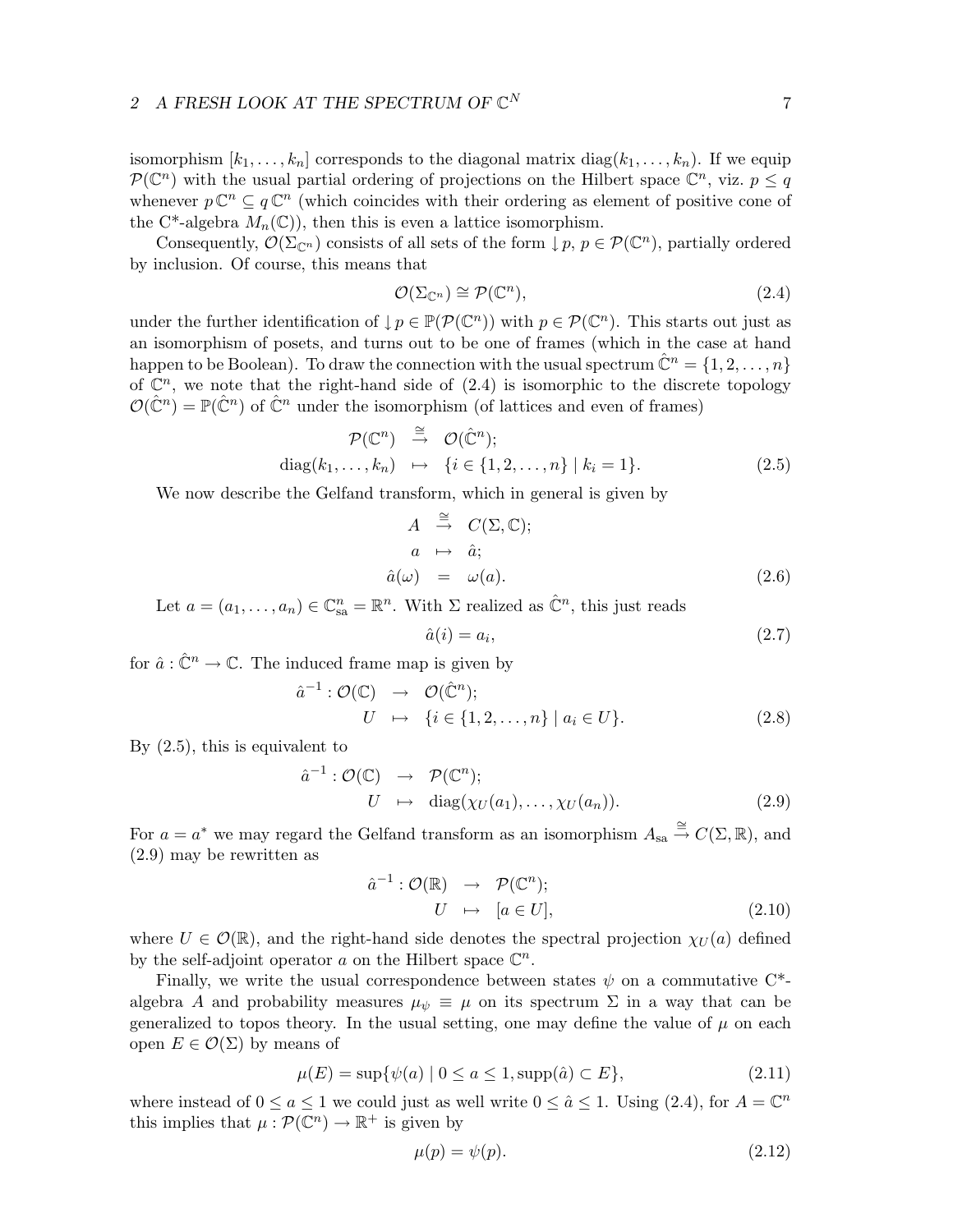## 3 Spectrum of the Bohrification of  $M_n(\mathbb{C})$

We now use the insights of the previous section to compute the spectrum  $\Sigma_A$  — more precisely, its associated frame  $\mathcal{O}(\underline{\Sigma}_A)$  — of the Bohrification  $\underline{A}$  of  $A = M_n(\mathbb{C})$  in the topos  $\mathcal{T}(A)$ . This may be done by implementing the three-step program of the previous section, giving the appropriate topos-theoretical meanings to the various constructions involved.<sup>8</sup> For simplicity we write  $\underline{L}$  for the lattice  $L_A$  in  $\mathcal{T}(A)$ ; similarly,  $\underline{\Sigma}$  stands for  $\underline{\Sigma}_A$ .

To begin with, for arbitrary A the lattice  $\underline{L}$  can be computed "locally", in the sense that  $\underline{L}(C) = L_C$  [15], so that by (2.1) one has  $\underline{L}(C) = C^+/\sim$ . Let  $\mathcal{P}(C)$  be the (Boolean) lattice of projections in C, and consider the functor  $C \mapsto \mathcal{P}(C)$ , where the arrow  $C \subseteq D$ in  $C(A)$  induces the inclusion map  $\mathcal{P}(C) \hookrightarrow \mathcal{P}(D)$ . It follows (cf. the preceding section) that we may identify  $L(C)$  with  $\mathcal{P}(C)$  and hence we may identify the functor L with the functor  $P$ . We will make this identification in what follows.

Second, whereas in Sets (2.3) makes  $\mathcal{O}(\Sigma)$  a subset of L, in the topos  $\mathcal{T}(A)$  the frame  $\mathcal{O}(\Sigma)$  is a subobject  $\mathcal{O}(\Sigma) \rightarrow \Omega^{\underline{L}}$ , where  $\Omega$  is the subobject classifier in  $\mathcal{T}(A)$ . It then follows from (A.14) that  $\mathcal{O}(\Sigma)(C)$  is a certain subset of Sub $(\mathcal{P}_{\uparrow C})$ , the set of subfunctors of the functor  $\mathcal{P}: \mathcal{C}(A) \to \mathbf{Sets}$  restricted to  $\uparrow C \subset \mathcal{C}(A)$ . To explain which subset, define

$$
\text{Sub}_{d}(\mathcal{P}_{\uparrow C}) = \{\tilde{S} \in \text{Sub}(\mathcal{P}_{\uparrow C}) \mid \forall D \supseteq C \exists x_D \in \mathcal{P}(D) : \tilde{S}(D) = \downarrow x_D\};\tag{3.1}
$$

In other words,  $\text{Sub}_d(\mathcal{P}_{\uparrow C})$  consists of those subfunctors S of  $\mathcal{P}_{\uparrow C}$  that are locally (principal) down-sets. It then follows from  $(2.3)$  and the local interpretation of the relation  $\triangleleft$  in  $\mathcal{T}(A)$  [15] that the subobject  $\mathcal{O}(\Sigma) \rightarrow \Omega^{\underline{L}}$  in  $\mathcal{T}(A)$  is the functor

$$
\mathcal{O}(\underline{\Sigma})(C) = \mathrm{Sub}_d(\mathcal{P}_{\uparrow C});\tag{3.2}
$$

the map

$$
\mathcal{O}(\underline{\Sigma})(C \leq D) : \mathcal{O}(\underline{\Sigma})(C) \to \mathcal{O}(\underline{\Sigma})(D),
$$

defined whenever  $C \subseteq D$ , is inherited from  $\Omega^{\underline{L}}$  (of which  $\mathcal{O}(\Sigma)$ ) is a subobject), and hence is just given by restricting an element of  $\mathcal{O}(\Sigma)(C)$  to  $\uparrow D$ .

Writing

$$
\text{Sub}_{d}(\mathcal{P}) = \{ \tilde{S} \in \text{Sub}(\mathcal{P}) \mid \forall D \in \mathcal{C}(A) \exists x_D \in \mathcal{P}(D) : \tilde{S}(D) = \downarrow x_D \},\tag{3.3}
$$

it is convenient to embed  $\text{Sub}_d(\mathcal{P}_{\uparrow C}) \subseteq \text{Sub}_d(\mathcal{P})$  by requiring elements of the left-hand side to vanish whenever D does not contain C. We also note that if  $\tilde{S}$  is to be a subfunctor of  $\mathcal{P}_{\uparrow C}$ , one must have  $\tilde{S}(D) \subseteq \tilde{S}(E)$  whenever  $D \subseteq E$ , and that  $\downarrow x_D \subseteq \downarrow x_E$  iff  $x_D \leq x_E$ in  $\mathcal{P}(E)$ . Thus one may simply describe elements of  $\mathcal{O}(\underline{\Sigma})(C)$  via maps  $S : \mathcal{C}(A) \to \mathcal{P}(A)$ such that:

- 1.  $S(D) \in \mathcal{P}(D)$ ;
- 2.  $S(D) = 0$  whenever  $D \notin \uparrow C$  (i.e. whenever  $C \nsubseteq D$ );
- 3.  $S(D) \leq S(E)$  whenever  $C \subseteq D \subseteq E$ .

The corresponding element  $\tilde{S}$  of  $\mathcal{O}(\Sigma)(C)$  is then given by

$$
\tilde{S}(D) = \downarrow S(D),\tag{3.4}
$$

 ${}^{8}$ Technically, this means that one has to use the internal or Mitchell-Bénabou language of the topos.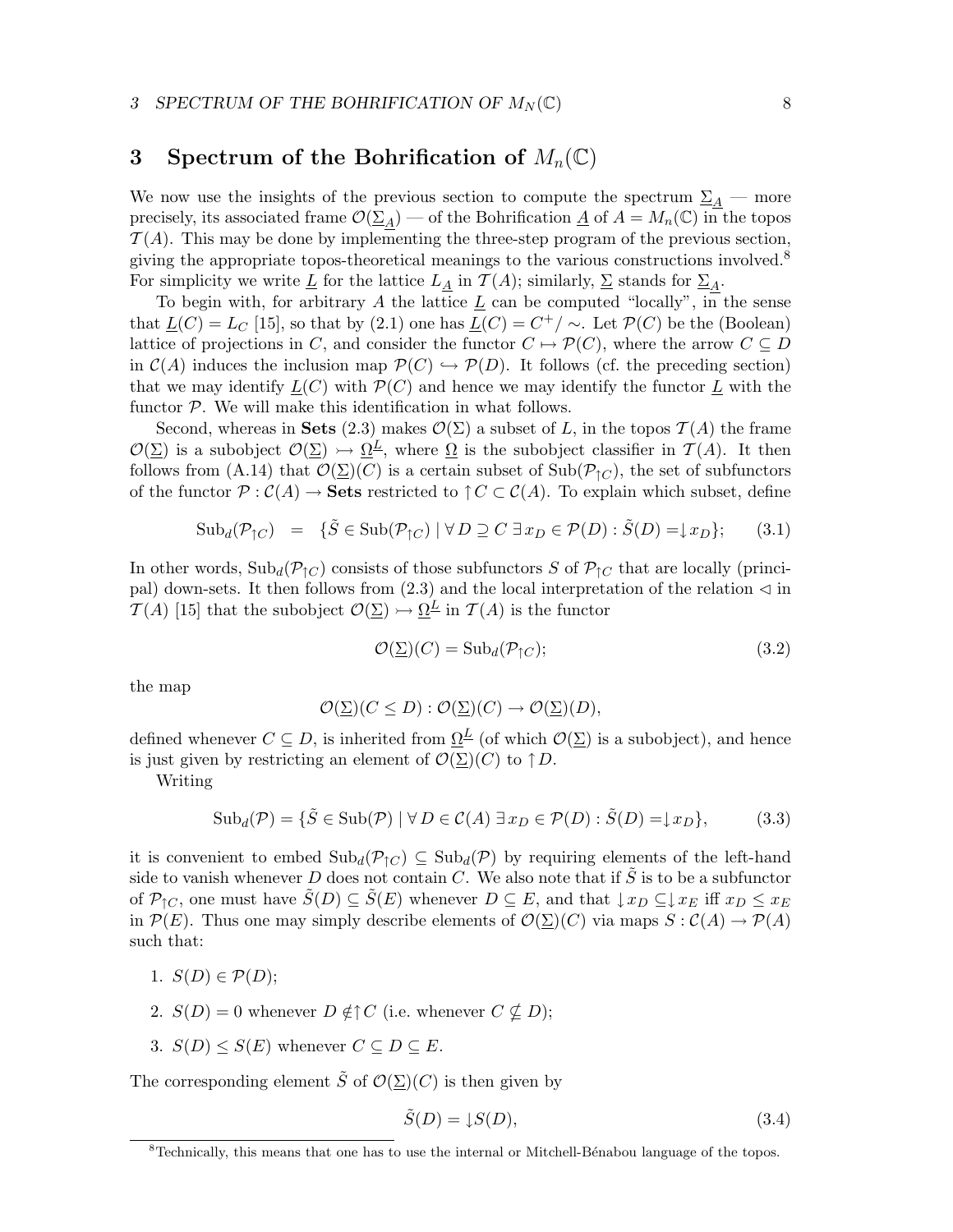seen as a subset of  $\mathcal{P}(D)$ . Hence it is convenient to introduce the notation

$$
\mathcal{O}(\Sigma) = \{ S : \mathcal{C}(A) \to \mathcal{P}(A) \mid S(D) \in \mathcal{P}(D), S(D) \le S(E) \text{ if } D \subseteq E \}; \quad (3.5)
$$

$$
\mathcal{O}(\Sigma)_{\uparrow C} = \{ S : \uparrow C \to \mathcal{P}(A) \mid S(D) \in \mathcal{P}(D), S(D) \le S(E) \text{ if } D \subseteq E \}, \tag{3.6}
$$

in terms of which we have isomorphisms

$$
\mathcal{O}(\underline{\Sigma})(\mathbb{C} \cdot 1) \cong \mathcal{O}(\Sigma); \tag{3.7}
$$

$$
\mathcal{O}(\underline{\Sigma})(C) \cong \mathcal{O}(\Sigma)_{\uparrow C} \tag{3.8}
$$

of posets and even of frames, provided we define the partial order on  $\mathcal{O}(\Sigma)$  and  $\mathcal{O}(\Sigma)_{\uparrow C}$ pointwise with respect to the usual ordering of projections, i.e.

$$
S \le T \Leftrightarrow S(D) \le T(D) \text{ for all } D \in \mathcal{C}(A). \tag{3.9}
$$

Although  $(3.5)$  and  $(3.7)$  are special cases of  $(3.6)$  and  $(3.8)$ , respectively (namely for  $C = \mathbb{C} \cdot 1$ , we have singled them out for two reasons:

1.  $\mathcal{O}(\Sigma)$  plays a special role because of the isomorphism

$$
Hom(1, \mathcal{O}(\underline{\Sigma})) \cong \mathcal{O}(\underline{\Sigma})(\mathbb{C} \cdot 1), \tag{3.10}
$$

according to which each element S in (3.5) may be seen as an "open"  $1 \stackrel{S}{\rightarrow} \mathcal{O}(\Sigma)$ .

2.  $\mathcal{O}(\Sigma)$  is the key to the "external" description of  $\mathcal{O}(\Sigma)$  (see Appendix A.3).

Namely, equipping the poset  $\mathcal{C}(A)$  with the Alexandrov topology, <sup>9</sup> this description is given by the frame map

$$
\pi_{\Sigma}^* : \mathcal{O}(\mathcal{C}(A)) \to \mathcal{O}(\Sigma), \tag{3.11}
$$

given on the basic opens  $\uparrow D \in \mathcal{O}(\mathcal{C}(A))$  by

$$
\pi_{\Sigma}^{*}(\uparrow D) = \chi_{\uparrow D} : E \mapsto 1 \ (E \supseteq D);
$$
  
 
$$
E \mapsto 0 \ (E \supsetneq D). \tag{3.12}
$$

The external description of  $\mathcal{O}(\Sigma)$  will be put to good use in Sections 5 and 6.

To close this section, let us make two clarifying remarks.

- 1. The key identification (3.5) eventually relies on  $C \cong \mathbb{C}^k$  for some k, and on  $\mathbb{C}^k$  having enough projections as a C\*-algebra (hence a similar result holds for arbitrary von Neumann algebras [16]).
- 2. The Döring–Isham 'Daseinization' map  $[10, 15]$  leads to a specific association of some  $S \in \mathcal{O}(\Sigma)$  with a quantum-mechanical proposition  $a \in \Delta$  in the usual (von Neumann) sense; cf. the Introduction. Thus we see that whereas in the traditional approach to quantum logic a *single* projection  $p \in \mathcal{P}(A)$  defines a proposition, in our 'Bohrian' approach a proposition S consists of a family of projections  $S(C)$ , one for each classical context C: this is our version of complementarity.<sup>10</sup> See, however, (4.12) for a map  $\mathcal{P}(A) \to \mathcal{O}(\Sigma)$  relating traditional and intuitionistic quantum logic.

 $9$  Let P be a poset. The open subsets of P in the Alexandrov topology are the upper sets, i.e. those  $U \subseteq P$  for which  $x \in U$  and  $x \leq y$  implies  $y \in U$ . Basic examples of such opens are up-sets  $U = \uparrow x = \{y \in V\}$  $P | x \leq y$ , which form a basis of the Alexandrov topology. In fact,  $\uparrow x$  is the smallest open containing x.

<sup>&</sup>lt;sup>10</sup>The connection between Bohr's notion of complementarity and the actual formalism of quantum mechanics is beautifully described in two papers by our dedicatee [25, 26].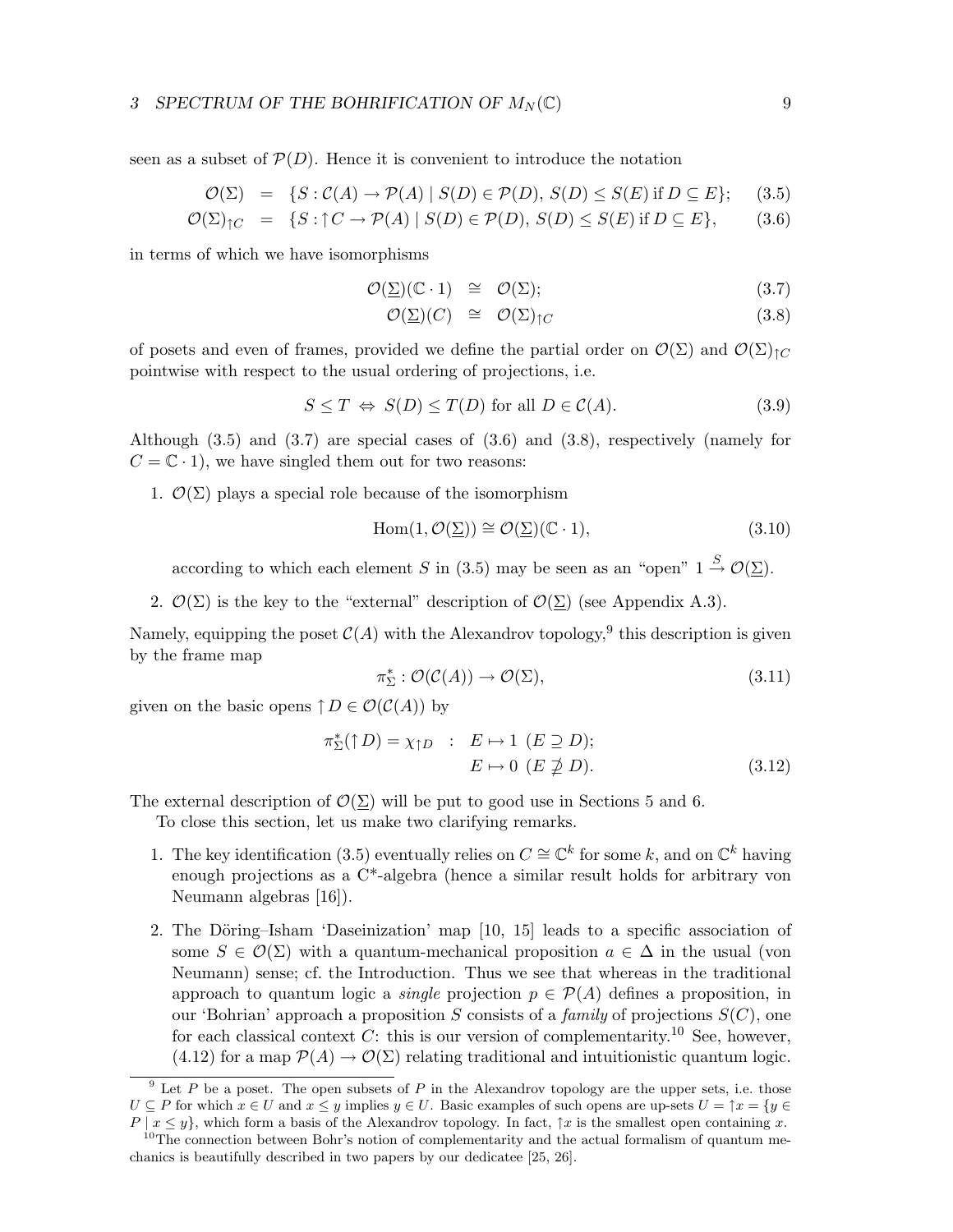#### 4 INTUITIONISTIC QUANTUM LOGIC OF  $M_N(\mathbb{C})$  10

# 4 Intuitionistic quantum logic of  $M_n(\mathbb{C})$

Thus our claim is that  $\mathcal{O}(\Sigma)$  in (3.5) with  $A = M_n(\mathbb{C})$  describes the correct quantum logic of an n-level system. We will now determine the Heyting algebra structure of  $\mathcal{O}(\Sigma)$ .

First, the top and bottom elements of  $\mathcal{O}(\Sigma)$  are given by

$$
\mathcal{T}(C) = 1 \text{ for all } C; \tag{4.1}
$$

$$
\bot(C) = 0 \text{ for all } C. \tag{4.2}
$$

The logical operations on  $\mathcal{O}(\Sigma)$  may be computed from the partial order; cf. [30, §I.8]. First, we obtain

$$
(S \wedge T)(C) = S(C) \wedge T(C); \qquad (4.3)
$$

$$
(S \vee T)(C) = S(C) \vee T(C) \tag{4.4}
$$

for inf and sup. The operation of (Heyting) implication (A.18) is given by the more interesting expression $^{11}$ 

$$
(S \to T)(C) = \bigvee \{ p \in \mathcal{P}(C) \mid p \leq S(D)^{\perp} \lor T(D) \lor D \supseteq C \} \equiv \bigwedge_{D \supseteq C}^{P(C)} S(D)^{\perp} \lor T(D); \tag{4.5}
$$

recall that each S is some projection in D, so that  $S(D)^{\perp} = 1 - S(D)$ . The derived operation of negation (A.17) is therefore equal to

$$
(\neg S)(C) = \bigwedge_{D \supseteq C}^{\mathcal{P}(C)} S(D)^{\perp},\tag{4.6}
$$

which yields

$$
(\neg \neg S)(C) = \bigwedge_{D \supseteq C} \bigvee_{E \supseteq D} S(E). \tag{4.7}
$$

In general, this is by no means equal to  $S(C)$ , so that our new quantum logic is indeed intuitionistic (as general topos theory suggests). The failure of the law of excluded middle may be illustrated by the following example for  $A = M_3(\mathbb{C})$ . In that case, one has (see Section 8)

$$
\mathcal{C}(A) = \mathbb{C} \cdot 1 \cup \{ U \cdot D_2 \cdot U^* \mid U \in SU(3) \} \cup \{ U \cdot D_3 \cdot U^* \mid U \in SU(3) \},\tag{4.8}
$$

with

$$
D_2 = \{ \text{diag}(a, a, b) \mid a, b \in \mathbb{C} \};
$$
  
\n
$$
D_3 = \{ \text{diag}(a, b, c) \mid a, b, c \in \mathbb{C} \}. \tag{4.9}
$$

Now define  $S : C(A) \to \mathcal{P}(A)$  by

$$
S(\mathbb{C} \cdot 1) = 0;
$$
  
\n
$$
S(U \cdot D_2 \cdot U^*) = U \cdot \text{diag}(1, 1, 0) \cdot U^*;
$$
  
\n
$$
S(U \cdot D_3 \cdot U^*) = 1.
$$
 (4.10)

<sup>&</sup>lt;sup>11</sup>Naively, one would expect the right-hand side of (4.5) to be  $S(C)^{\perp} \vee T(C)$ , but that would not define an element of  $\mathcal{O}(\Sigma)$ . The notation  $\bigwedge^{\mathcal{P}(C)}$  in (4.5) indicates that one takes a greatest lower bound over all  $S(D)^{\perp} \vee T(D)$  that is constrained to lie in  $\mathcal{P}(C)$ . Analogously for the lowest upper bound  $\bigvee^{\mathcal{P}(D)}$  in (4.7).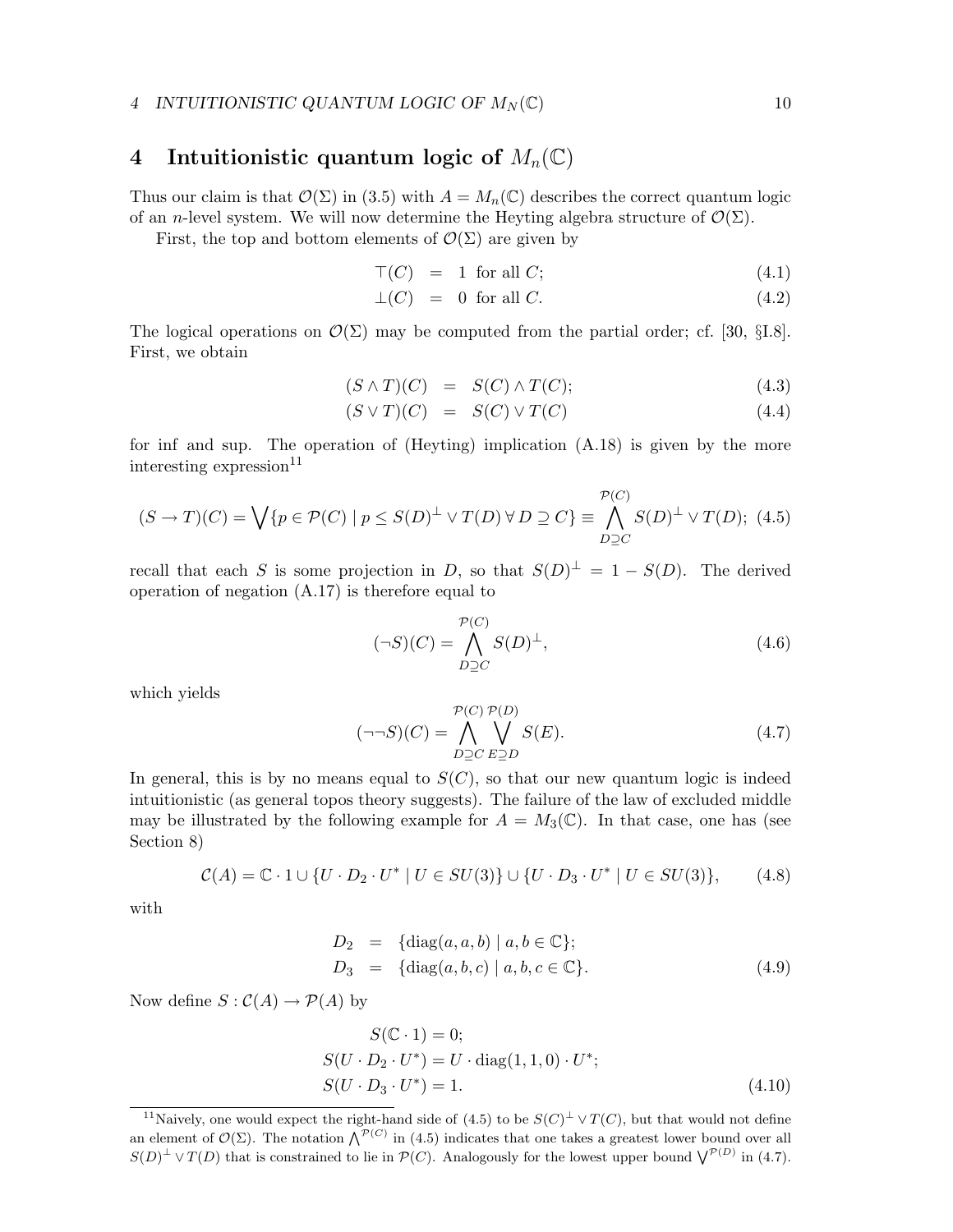#### 5 GELFAND TRANSFORM 11

This indeed defines an element of  $\mathcal{O}(\Sigma)$ ; see (3.5). Then (4.7) yields

$$
(\neg \neg S)(\mathbb{C} \cdot 1) = 1,\tag{4.11}
$$

which is clearly different from  $S(\mathbb{C} \cdot 1) = 0$ .

Finally, we briefly discuss an interesting map  $\mathcal{P}(A) \to \mathcal{O}(\Sigma)$ ,  $p \mapsto S_p$ , given by<sup>12</sup>

$$
S_p(C) = p \text{ if } p \in C; = 0 \text{ if } p \notin C.
$$
 (4.12)

This map may be seen as an extremely crude analogue of the Döring–Isham 'Daseinization' map  $\delta$  [10, 15], in which the approximant  $\delta(p)_C$  to p at C is simply taken to be zero if C does not contain p. However, this map fails to preserve both  $\vee$  and  $\wedge$  and is, in general, not even a lattice homomorphism when restricted to some Boolean part  $\mathcal{P}(C) \subset \mathcal{P}(A)$ .

## 5 Gelfand transform

We now compute the Gelfand transform for A. For a general commutative  $C^*$ -algebra A in a topos T with spectrum  $\Sigma$  (which, we repeat, is really given by the corresponding frame  $\mathcal{O}(\Sigma)$  one has [1]

$$
\underline{A}_{sa} \cong C(\underline{\Sigma}, \underline{\mathbb{R}}) \equiv \text{Frm}(\mathcal{O}(\underline{\mathbb{R}}), \mathcal{O}(\underline{\Sigma})),\tag{5.1}
$$

where the right-hand side is the *definition* of the middle term (which is just a convenient notation). This reduces to the usual Gelfand transform in the topos **Sets**, where  $C(\Sigma, \mathbb{R})$ happens to have its usual meaning of continuous functions of  $\Sigma$  to  $\mathbb{R}^{13}$ . To understand the general case, one has to distinguish between:

- 1. the set Hom<sub>Frm</sub>( $\mathcal{O}(\mathbb{R}), \mathcal{O}(\Sigma)$ ) of internal frame maps from the frame  $\mathcal{O}(\mathbb{R})$  of (Dedekind) real numbers in T to the frame  $\mathcal{O}(\Sigma)$  (i.e., the set of those arrows from  $\mathcal{O}(\mathbb{R})$  to  $\mathcal{O}(\Sigma)$  that happen to be frame maps as seen from within T);
- 2. the *object* Frm( $\mathcal{O}(\underline{\mathbb{R}}), \mathcal{O}(\underline{\Sigma})$ ) in T defined as the subobject of the exponential  $\mathcal{O}(\underline{\Sigma})^{\mathcal{O}(\underline{\mathbb{R}})}$ consisting of (internal) frame maps from  $\mathcal{O}(\mathbb{R})$  to  $\mathcal{O}(\Sigma)$ .

The connection between 1. and 2. is given by the bijective correspondence [30, p. 20] between  $C \to B^A$  and  $A \times C \to B$ ; taking  $C = 1$  (the terminal object in T), we see that an element of the set Hom $(A, B)$  corresponds to an arrow  $1 \rightarrow B^A$ .

We now take  $\mathcal{T} = \mathcal{T}(A)$ , in which case (A.12) yields

$$
Frm(\mathcal{O}(\underline{\mathbb{R}}), \mathcal{O}(\underline{\Sigma}))(C) = \text{Nat}_{Frm}(\mathcal{O}(\underline{\mathbb{R}})_{\uparrow C}, \mathcal{O}(\underline{\Sigma})_{\uparrow C}),
$$
\n(5.2)

the set of all natural transformations between the functors  $\mathcal{O}(\mathbb{R})$  and  $\mathcal{O}(\Sigma)$ , both restricted to  $\uparrow C \subset C(A)$ , that are frame maps. This set can be computed from the external description of frames and frame maps explained in Appendix A.3. As before, the poset  $\mathcal{C}(A)$  and its open subsets of the type  $\uparrow C$  are equipped with the Alexandrov topology.

First, the frame  $\mathcal{O}(\mathbb{R})_{\uparrow C}$  has external description

$$
\pi_{\mathbb{R}}^{-1} : \mathcal{O}(\uparrow C) \to \mathcal{O}(\uparrow C \times \mathbb{R}), \tag{5.3}
$$

 $12$ This map was independently proposed by our M.Sc. student Ronnie Hermens and by the referee.

<sup>&</sup>lt;sup>13</sup> This is because in Sets both  $\Sigma \equiv \Sigma$  and  $\mathbb{R} \equiv \mathbb{R}$  are so-called sober spaces [30, Def. IX.3.2], in which case  $C(\Sigma, \mathbb{R})$  is isomorphic to Frm $(\mathcal{O}(\mathbb{R}), \mathcal{O}(\Sigma))$  through  $f \leftrightarrow f^{-1}$ .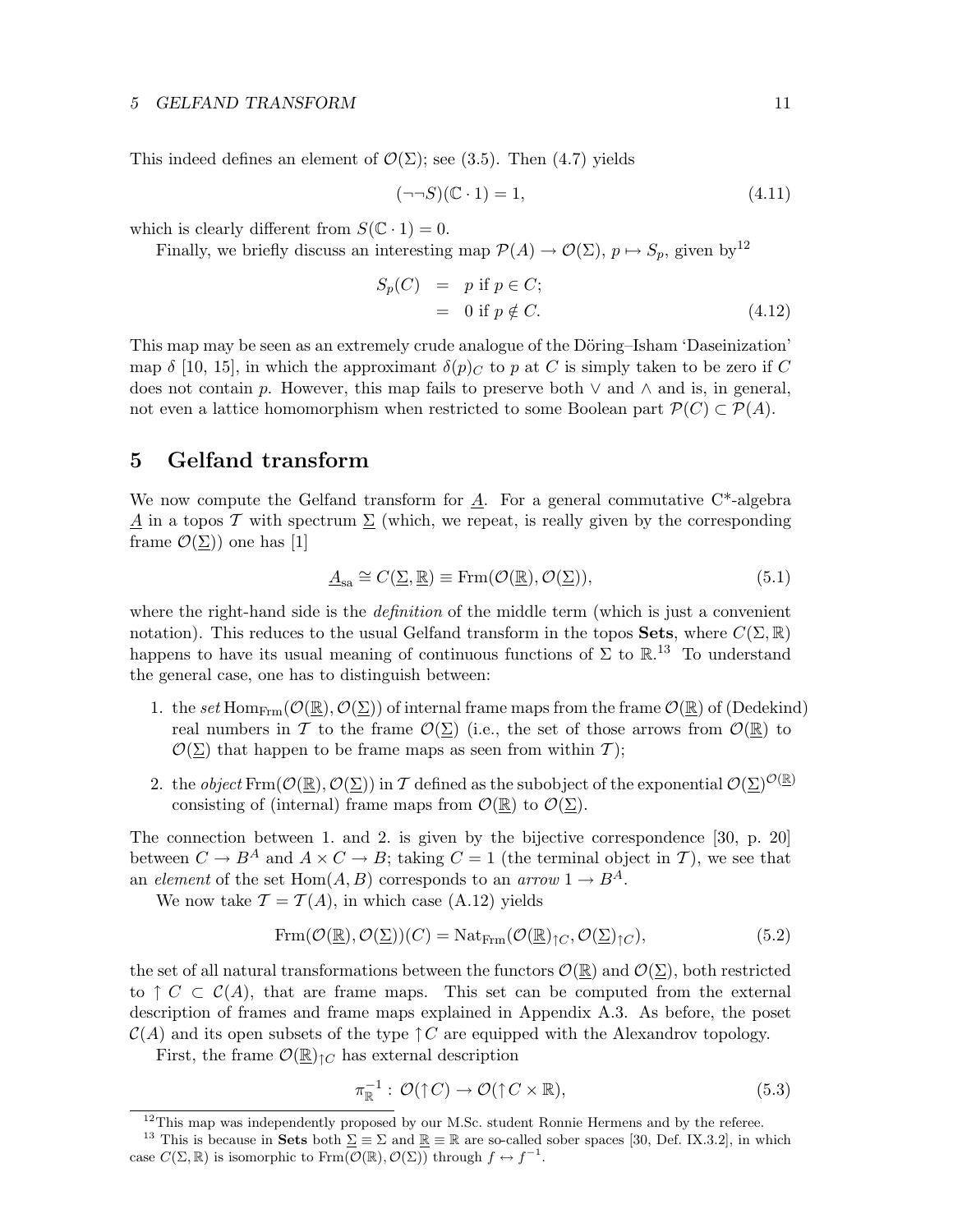#### 5 GELFAND TRANSFORM 12

where  $\pi_{\mathbb{R}} : \uparrow C \times \mathbb{R} \to \uparrow C$  is projection on the first component. The special case  $C = \mathbb{C} \cdot 1$ yields the external description of  $\mathcal{O}(\mathbb{R})$  itself, namely

$$
\pi_{\mathbb{R}}^{-1} : \mathcal{O}(\mathcal{C}(A)) \to \mathcal{O}(\mathcal{C}(A) \times \mathbb{R}), \tag{5.4}
$$

where this time (with some abuse of notation) the projection is  $\pi_{\mathbb{R}} : C(A) \times \mathbb{R} \to C(A)$ . Second, the frame  $\mathcal{O}(\Sigma)_{\dagger C}$  has external description

$$
\pi_{\Sigma}^* : \mathcal{O}(\uparrow C) \to \mathcal{O}(\Sigma)_{\uparrow C},\tag{5.5}
$$

given by (3.12) with the understanding that  $D \supseteq C$  (the special case  $C = \mathbb{C} \cdot 1$  then recovers the external description  $(3.11)$  of  $\mathcal{O}(\Sigma)$  itself).

It follows that there is a bijective correspondence between frame maps

$$
\underline{\varphi}_C^*:\mathcal{O}(\underline{\mathbb{R}})_{\uparrow C}\to\mathcal{O}(\underline{\Sigma})_{\uparrow C}
$$

in  $\mathcal{T}(A)$  and frame maps

$$
\varphi_C^* : \mathcal{O}(\uparrow C \times \mathbb{R}) \to \mathcal{O}(\Sigma)_{\uparrow C} \tag{5.6}
$$

in Sets that for any  $D \supseteq C$  satisfy the condition

$$
\varphi_C^*(\uparrow D \times \mathbb{R}) = \chi_{\uparrow D}.\tag{5.7}
$$

Indeed, such a map  $\varphi_C^*$  defines an element  $\underline{\varphi}_C^*$ <sup>\*</sup><sub>c</sub> of Nat $(\mathcal{O}(\underline{\mathbb{R}})_{\uparrow C}, \mathcal{O}(\underline{\Sigma})_{\uparrow C})$  in the obvious way: for  $D \in \uparrow C$ , the components  $\varphi_c^*$  $C^*(D) : \mathcal{O}(\underline{\mathbb{R}})(D) \to \mathcal{O}(\underline{\Sigma})(D)$  of the natural transformation  $\varphi^*_{\epsilon}$  $_C^*$ , i.e.

$$
\underline{\varphi}_C^*(D) : \mathcal{O}(\uparrow D \times \mathbb{R}) \to \mathcal{O}(\Sigma)_{\uparrow D},\tag{5.8}
$$

are simply given as the restriction of  $\varphi_C^*$  to  $\mathcal{O}(\uparrow D\times\mathbb{R})\subset\mathcal{O}(\uparrow C\times\mathbb{R})$ ; cf. (A.26) in Appendix A.3. This is consistent, because (5.7) implies that for any  $U \in \mathcal{O}(\mathbb{R})$  and  $C \subseteq D \subseteq E$  one has

$$
\varphi_C^*(\uparrow E \times U)(F) \le \varphi_C^*(\uparrow D \times \mathbb{R})(F),\tag{5.9}
$$

which by (5.7) vanishes whenever  $F \not\supseteq D$ . Consequently,

$$
\varphi_C^*(\uparrow E \times U)(F) = 0 \text{ if } F \not\supseteq D,\tag{5.10}
$$

so that  $\varphi^*_{\epsilon}$  $C^*(D)$  actually takes values in  $\mathcal{O}(\Sigma)_{\uparrow D}$  (rather than in  $\mathcal{O}(\Sigma)_{\uparrow C}$ , as might be expected).

Denoting the set of frame maps (5.6) that satisfy (5.7) by  $\text{Frm}'(\mathcal{O}(\uparrow C \times \mathbb{R}), \mathcal{O}(\Sigma)_{\uparrow C}),$ we obtain a functor  $\text{Frm}'(\mathcal{O}(\uparrow - \times \mathbb{R}), \mathcal{O}(\Sigma)_{\uparrow -}) : \mathcal{C}(A) \to \textbf{Sets}$ , given by

$$
C \mapsto \operatorname{Frm}'(\mathcal{O}(\uparrow C \times \mathbb{R}), \mathcal{O}(\Sigma)_{\uparrow C}), \tag{5.11}
$$

with the stipulation that for  $C \subseteq D$  the induced map

$$
Frm'(\mathcal{O}(\uparrow C \times \mathbb{R}), \mathcal{O}(\Sigma)_{\uparrow C}) \to Frm'(\mathcal{O}(\uparrow D \times \mathbb{R}), \mathcal{O}(\Sigma)_{\uparrow D})
$$

is given by restricting an element of the left-hand side to  $\mathcal{O}(\uparrow D \times \mathbb{R}) \subset \mathcal{O}(\uparrow C \times \mathbb{R})$ ; this is consistent by the same argument (5.10).

The Gelfand isomorphism (5.1) therefore becomes an arrow

$$
\underline{A} \xrightarrow{\cong} \text{Frm}'(\mathcal{O}(\uparrow - \times \mathbb{R}), \mathcal{O}(\Sigma)_{\uparrow -}), \tag{5.12}
$$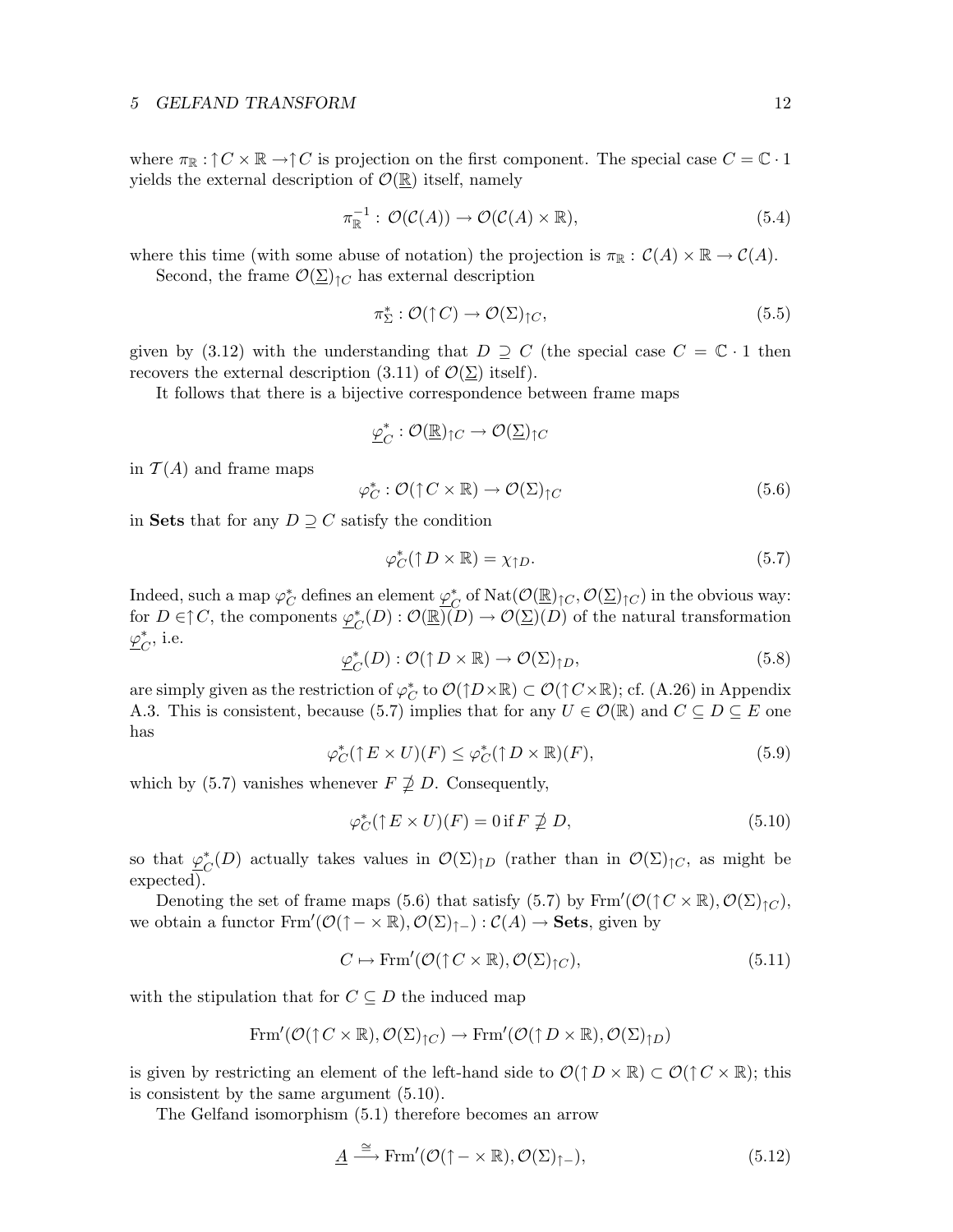which, using  $(1.5)$ , means that one has a compatible family of isomorphisms

$$
C \stackrel{\cong}{\longrightarrow} \text{Frm}'(\mathcal{O}(\uparrow C \times \mathbb{R}), \mathcal{O}(\Sigma)_{\uparrow C});
$$
  
\n
$$
a \mapsto \hat{a}^{-1} : \mathcal{O}(\uparrow C \times \mathbb{R}) \to \mathcal{O}(\Sigma)_{\uparrow C}.
$$
 (5.13)

On basic opens  $\uparrow D \times U \in \mathcal{O}(\uparrow C \times \mathbb{R})$ , with  $D \supseteq C$ , we obtain

$$
\hat{a}^{-1}(\uparrow D \times U) : E \mapsto [a \in U] \text{ if } E \supseteq D; E \mapsto 0 \text{ if } E \nsubseteq D,
$$
\n(5.14)

where  $[a \in U]$  is the spectral projection of a in U (cf. (2.10)); as it lies in  $\mathcal{P}(C)$  and  $C \subseteq D \subseteq E$ ,  $[a \in U]$  certainly lies in  $\mathcal{P}(E)$ , as required. We extend  $\hat{a}^{-1}$  to general opens in  $\uparrow C \times \mathbb{R}$  by the frame map property, and note that (5.7) for  $\varphi_C^* = \hat{a}^{-1}$  is satisfied.<sup>14</sup>

## 6 Kochen–Specker Theorem

We now work out our abstract formulation [15] of the Kochen–Specker Theorem [24], with an indication how to prove it. Our reformulation is in the spirit of Isham and Butterfield [18], but we feel our version is more powerful, especially from a logical perspective.<sup>15</sup> Indeed, it is suggested by our formalism:

For  $n > 2$ , the Gelfand spectrum  $\Sigma$  of  $M_n(\mathbb{C})$  has no points.

Some explanation is in order. We recall that the "space"  $\Sigma$  is really defined by its associated "topology", namely the frame  $\mathcal{O}(\Sigma)$ . Informally, a point of  $\Sigma$  is an arrow  $\sigma: \mathbb{1} \to \Sigma$ in the topos  $\mathcal{T}(A)$ , but in the absence of  $\Sigma$  this formally denotes a frame map

$$
\underline{\sigma}^* : \mathcal{O}(\underline{\Sigma}) \to \mathcal{O}(\underline{1}) \equiv \underline{\Omega} \tag{6.1}
$$

in  $\mathcal{T}(A)$ . Here  $\Omega$  is the truth object or subobject classifier in  $\mathcal{T}(A)$ . Hence our Kochen– Specker Theorem states that there are no such frame maps.

To show that this claim is equivalent to the usual Kochen–Specker Theorem, we use the external description of frames and frame maps (see Appendix A.3 and the previous sections). The external description of  $\mathcal{O}(\Sigma)$  has already been given in (3.11); the external description of  $\Omega$  is simply the identity map<sup>16</sup>

$$
id: \mathcal{O}(\mathcal{C}(A)) \to \mathcal{O}(\mathcal{C}(A)), \tag{6.2}
$$

 $14$ It is not quite obvious that the Gelfand transform is an isomorphism, but this follows from the general theory [1]. In the special case that C is maximal, though, in which case  $\uparrow C = \{C\}$ , the isomorphism property is a consequence of the fact that any frame map  $\mathcal{O}(\mathbb{R}) \to \mathcal{P}(C)$  is of the form  $U \mapsto [a \in U]$  for some  $a \in C_{sa}$  (there is an analogous statement for spectral measures). To prove this, note that  $C \cong \mathbb{C}^n$ , so that  $\mathcal{P}(\mathbb{C}) \cong \mathcal{O}(\{1, 2, \ldots, n\})$  (in the discrete topology). Then because both  $\{1, 2, \ldots, n\}$  and R are sober, there is a bijection between frame maps  $\lambda^{-1} : \mathcal{O}(\mathbb{R}) \to \mathcal{O}(\{1, 2, ..., n\})$  and (continuous) functions  $\lambda : \{1, 2, \ldots, n\} \to \mathbb{R}$ . The  $\lambda(i)$  are the eigenvalues of a, and the given map  $\mathcal{O}(\mathbb{R}) \to \mathcal{P}(C)$  provides the pertinent spectral projections.

<sup>&</sup>lt;sup>15</sup>Our statement that a certain locale has no points has a logical interpretation in terms of (the lack of) models of a so-called geometric theory [15], and is, in our opinion, considerably more revealing than the claim that some presheaf without further structure lacks global sections (i.e. points). As explained below, this logical perspective also suggests a wholly new type of proof of the Kochen–Specker Theorem.

<sup>&</sup>lt;sup>16</sup>For any space (or even locale) X, the external description of the subobject classifier in Sh(X) is id :  $\mathcal{O}(X) \to \mathcal{O}(X)$ .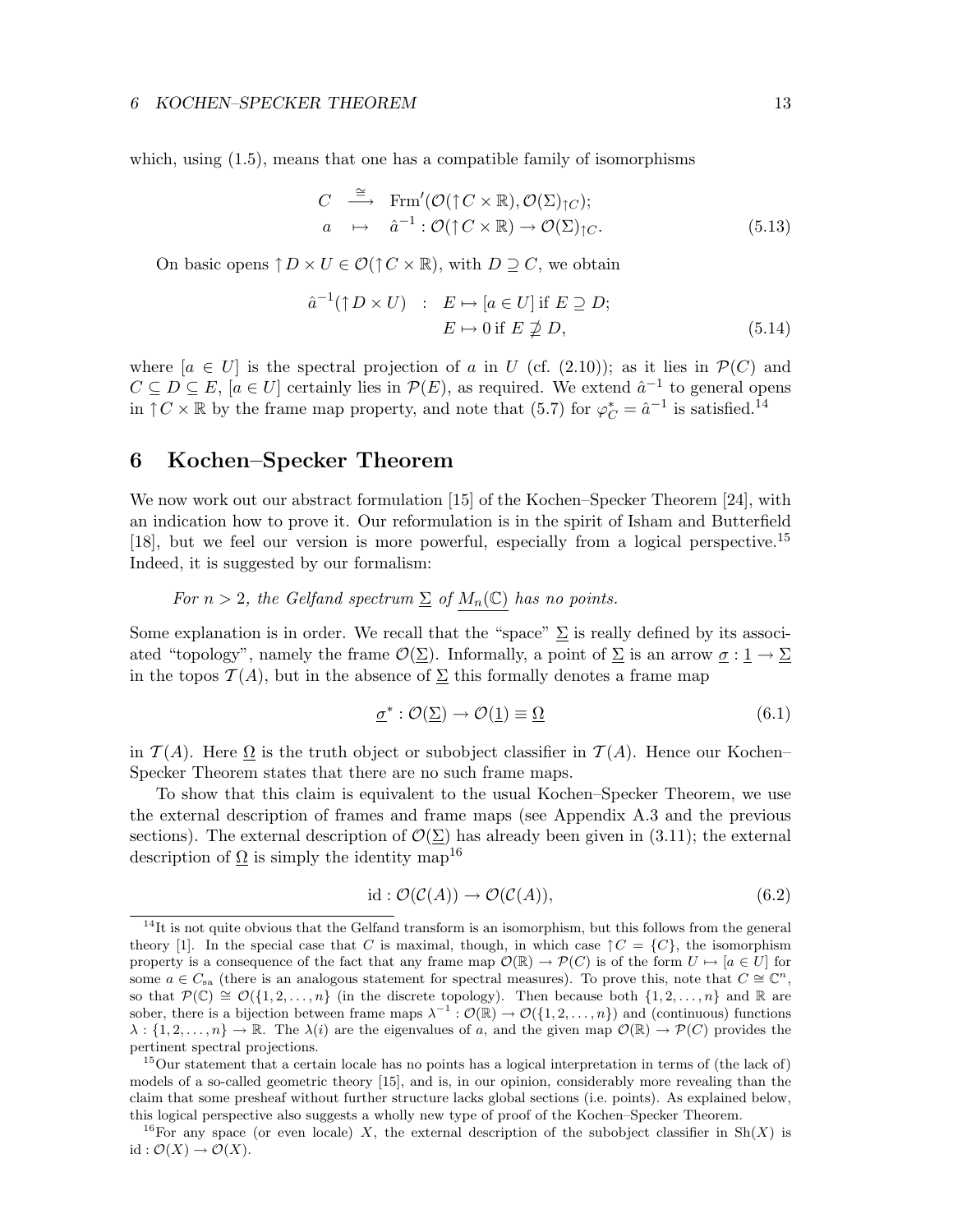where  $\mathcal{O}(\mathcal{C}(A))$  is the Alexandrov topology on the poset  $\mathcal{C}(A)$ . Hence the external description of (6.1) is a frame map

$$
\sigma^* : \mathcal{O}(\Sigma) \to \mathcal{O}(\mathcal{C}(A)) \tag{6.3}
$$

in Sets that satisfies the constraint

$$
\sigma^* \circ \pi_{\Sigma}^* = \mathrm{id}_{\mathcal{O}(\mathcal{C}(A))}.\tag{6.4}
$$

If we regard (3.11) as the inverse image map  $\pi_{\Sigma}^* = \pi_{\Sigma}^{-1}$  $\overline{\Sigma}^1$  of a "virtual" bundle

$$
\pi_{\Sigma} : \Sigma \to \mathcal{C}(A), \tag{6.5}
$$

and similarly look at (6.3) as the inverse image map  $\sigma^* = \sigma^{-1}$  of a "virtual" continuous map  $\sigma : \mathcal{C}(A) \to \Sigma$ , then the constraint (6.4) is just the pullback of the rule  $\pi_{\Sigma} \circ \sigma = id_{\Sigma}$ defining a continuous cross-section  $\sigma : \mathcal{C}(A) \to \Sigma$  of the virtual bundle (6.5). In this virtual (or pointfree) sense, our Kochen–Specker Theorem therefore states that the bundle (6.5) has no continuous cross-sections.

Using  $(3.12)$ , we see that  $(6.4)$  is explicitly given by

$$
\sigma^*(\chi_{\uparrow C}) = \uparrow C \tag{6.6}
$$

for all  $C \in \mathcal{C}(A)$ . We identify  $\mathcal{O}(\Sigma)_{\uparrow C}$  in (3.6) with

$$
\mathcal{O}(\Sigma)_{\uparrow C} = \{ S \in \mathcal{O}(\Sigma) \mid S(D) = 0 \,\forall D \not\supseteq C \}
$$
  
= 
$$
\{ S \in \mathcal{O}(\Sigma) \mid S \leq \chi_{\uparrow C} \}. \tag{6.7}
$$

Since  $\sigma^*$  is a frame map, if  $S \in \mathcal{O}(\Sigma)_{\uparrow C}$  and hence  $S \leq \chi_{\uparrow C}$ , then  $\sigma^*(S) \leq \sigma^*(\chi_{\uparrow C}) = \uparrow C$ by (6.6), so that  $\sigma^*$  restricts to a frame map

$$
\sigma_C^* : \mathcal{O}(\Sigma)_{\uparrow C} \to \mathcal{O}(\uparrow C). \tag{6.8}
$$

Now take  $a \in C_{sa}$ . Combining (6.8) with the Gelfand transform (5.13), we obtain a frame map

$$
\sigma_C^* \circ \hat{a}^{-1} : \mathcal{O}(\uparrow C \times \mathbb{R}) \to \mathcal{O}(\uparrow C). \tag{6.9}
$$

It can be shown that any frame map  $\mathcal{O}(\uparrow C \times \mathbb{R}) \to \mathcal{O}(\uparrow C)$  is the inverse image map of a continuous function  $\uparrow C \to \uparrow C \times \mathbb{R}$ ,<sup>17</sup> so that

$$
\sigma_C^* \circ \hat{a}^{-1} = \tilde{V}_{(a,C)}^{-1},\tag{6.10}
$$

for some continuous  $\tilde{V}_{(a,C)}$ : $\uparrow$   $C \to \uparrow C \times \mathbb{R}$ . Furthermore, the constraint (5.7) satisfied by  $\varphi_C^* = \hat{a}^{-1}$  and the constraint (6.4) satisfied by  $\sigma_C^*$  imply that  $\tilde{V}_{(a,C)}$  takes the form

$$
\tilde{V}_{(a,C)}(D) = (D, V_C(a)),\tag{6.11}
$$

<sup>&</sup>lt;sup>17</sup>This is because  $C(A)$  and R are both sober; see footnote 13. For R this is well known; we provide a proof for  $\mathcal{C}(A)$ . A space X is sober iff each irreducible closed subset  $S \subset X$  is the closure of a unique point in S. The closed subsets of a poset in the Alexandrov topology are the lower sets, and the closure of a point x is the downset  $\downarrow x$ . The irreducible closed subsets are the directed lower sets S (i.e. S is a lower set and if  $a, b \in S$  then there exists  $c \in S$  such that  $a \leq c$  and  $b \leq c$  (cf. [22, p. 291]). We apply this to  $X = \mathcal{C}(A)$ . The directed sets S in  $\mathcal{C}(A)$  are those sets whose elements are mutually commuting subalgebras, and for which  $C, D \in S$  implies the existence of  $E \in S$  containing  $C^*(C, D)$ . Hence each directed lower set contains  $C^*(C, D)$  whenever it contains C and D. Since for  $A = M_n(\mathbb{C})$  each subset of  $C(A)$  that consists of mutually commuting subalgebras is finite, it follows that each directed lower set S is the downset of the C\*-algebra generated by the elements of S. This proves that  $\mathcal{C}(A)$  is sober.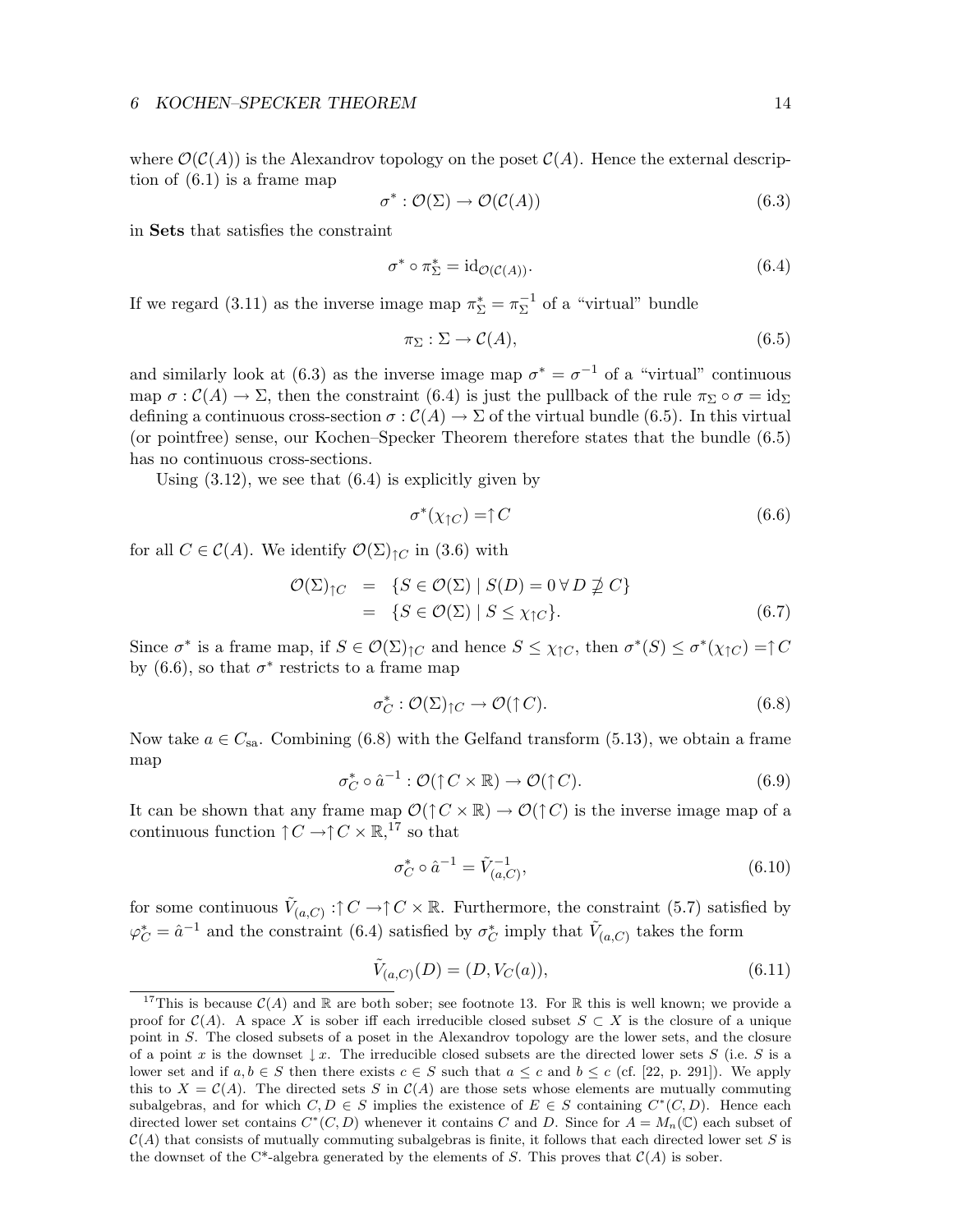for some  $V_C(a) \in \mathbb{R}$ . For fixed C and  $a \in C_{sa}$ , for each  $D \supseteq C$  and  $U \in \mathcal{O}(\mathbb{R})$  we define  $S_{(D,U)} \in \mathcal{O}(\Sigma)_{\uparrow C}$  by

$$
S_{(D,U)}(E) = [a \in U] \text{ if } E \supseteq D; = E \mapsto 0 \text{ if } E \nsubseteq D.
$$
 (6.12)

Using  $(5.14)$  and  $(6.11)$ , we then find that  $(6.10)$  is equivalent to the following requirement:

$$
\sigma_C^*(S_{(D,U)}) = \uparrow D \text{ if } V_C(a) \in U; \n= \emptyset \text{ if } V_C(a) \notin U,
$$
\n(6.13)

for all  $D \supseteq C$  and  $U \in \mathcal{O}(\mathbb{R})$ . Using the property

$$
[f(a) \in U] = [a \in f^{-1}(U)] \tag{6.14}
$$

for each (bounded measurable) function  $f : \mathbb{R} \to \mathbb{R}$ , we infer that (6.13) can only be consistent if

$$
V_C(f(a)) = f(V_C(a)).
$$
\n(6.15)

Finally, take  $D \supseteq C$ . Because  $\sigma_C^*$  and  $\sigma_D^*$  are both restrictions of the same map  $\sigma^*$  (see  $(6.8)$ , we have

$$
V_C(a) = V_D(a). \tag{6.16}
$$

Hence we may simply write  $V_C(a) = V_D(a) = V(a)$ , and regard the map  $a \mapsto V(a)$  as a valuation that assigns a sharp value to each observable  $a \in M_n(\mathbb{C})_{\text{sa}}$ . This valuation satisfies the 'functional composition principle' (6.15) and the 'noncontextuality requirement' (6.16), which are exactly the assumptions of the original Kochen–Specker Theorem [24] (see also [33] for a very clear discussion of these assumptions). We conclude that the statement that " $\Sigma$  has no points" is equivalent to the Kochen–Specker Theorem.

We close this section by giving yet another reformulation of it, which might have the advantage of admitting a direct proof (in our opinion, the known proofs of the Kochen– Specker Theorem are obscure). Following the literature [22, 30, 21], we introduce<sup>18</sup>

$$
pt(\Sigma) = \{frame \text{ maps } p^* : \mathcal{O}(\Sigma) \to \mathcal{O}(1) \},\tag{6.17}
$$

simply defined in Sets; recall that 1 denotes any singleton set  $1 = \{*\}$ . The set pt( $\Sigma$ ) is topologized by declaring that the open sets are those of the form

$$
pt(S) = \{p^* \in pt(\Sigma) \mid p^*(S) = *\},\tag{6.18}
$$

for each  $S \in \mathcal{O}(\Sigma)$ ; see [30, §IX.3]. An alternative description of pt $(\Sigma)$  is as a subset Pt $(\Sigma)$ of  $\mathcal{O}(\Sigma)$ , consisting of all  $P \in \mathcal{O}(\Sigma)$  that satisfy the conditions:

- 1.  $P \neq \top$  (see (4.1));
- 2.  $U \wedge V \leq P$  implies  $U \leq P$  or  $V \leq P$ .

<sup>&</sup>lt;sup>18</sup>If  $\Sigma$  were a genuine space whose topology is sober, each frame map in (6.17) arises from a map  $p: 1 \to \Sigma$ , i.e. from a point of  $\Sigma$ . Hence the name pt( $\Sigma$ ).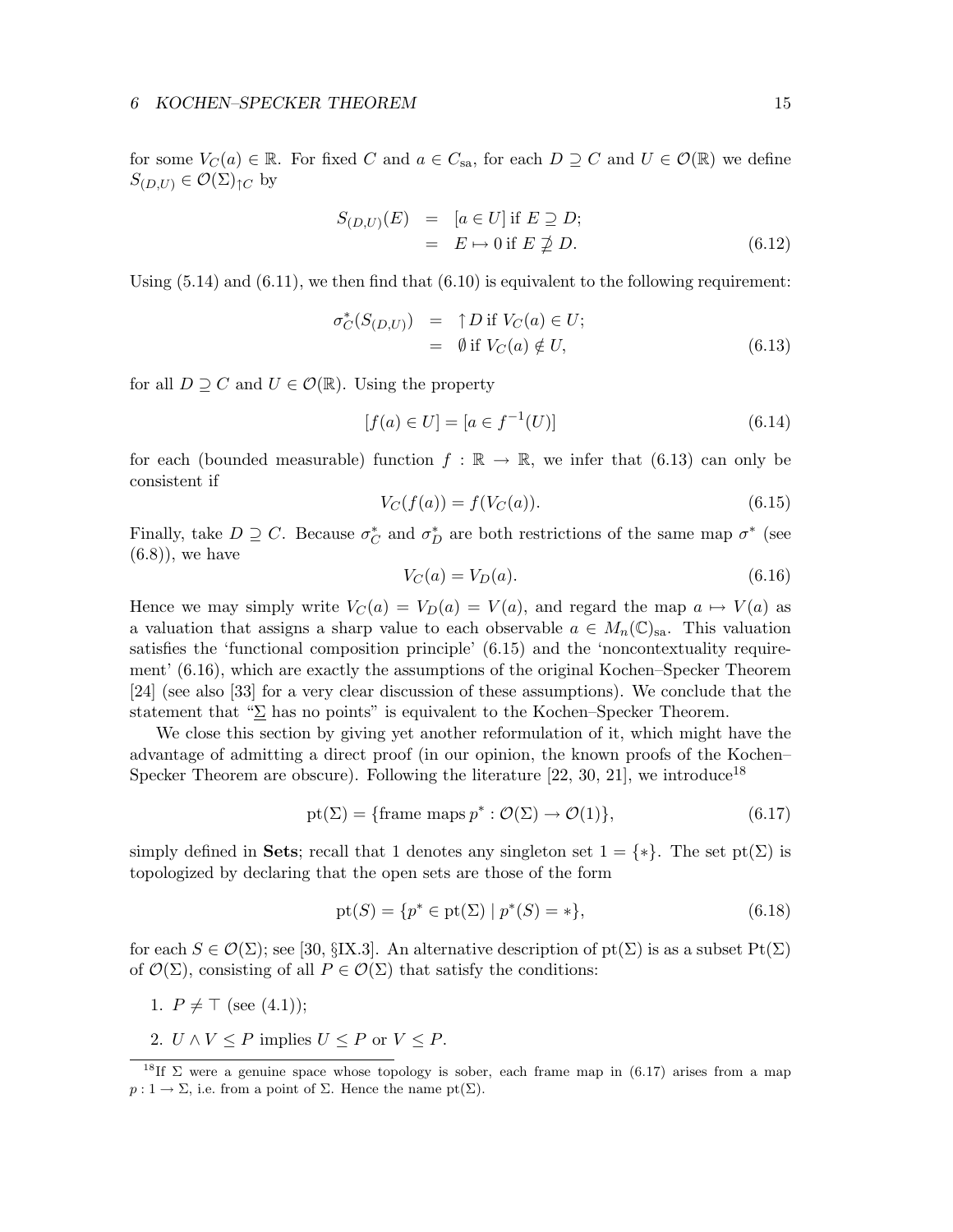#### 7 STATE-PROPOSITION PAIRING 16

The topology on  $Pt(\Sigma)$  is given by the opens

$$
Pt(S) = \{ P \in Pt(\Sigma) \mid S \nleq P \}. \tag{6.19}
$$

A homeomorphism  $pt(\Sigma) \leftrightarrow Pt(\Sigma)$ , denoted by  $p \leftrightarrow P$ , is given by

$$
P = \sqrt{S \in \mathcal{O}(\Sigma) \mid p^*(S) = \emptyset};\tag{6.20}
$$

$$
p^*(S) = \emptyset \quad \text{if } S \le P; \tag{6.21}
$$

$$
= * if S \nleq P. \tag{6.22}
$$

The point of introducing the space pt( $\Sigma$ ) is that any frame map  $\sigma^* : \mathcal{O}(\Sigma) \to \mathcal{O}(X)$ into the topology of a genuine space X (which will be  $\mathcal{C}(A)$  in what follows) factors as

$$
\sigma^* = \overline{\sigma}^{-1} \circ pt,\tag{6.23}
$$

for some continuous function  $\overline{\sigma}: X \to \text{pt}(\Sigma)$ , where  $\text{pt}: \mathcal{O}(\Sigma) \to \mathcal{O}(\text{pt}(\Sigma))$  is given by (6.18). Conversely, any continuous  $\bar{\sigma}$  defines a frame map  $\sigma^*$  by (6.23) and hence one has a bijective correspondence between frame maps  $\sigma^* : \mathcal{O}(\Sigma) \to \mathcal{O}(X)$  and continuous functions  $\overline{\sigma}: X \to \text{pt}(\Sigma)$ . Similarly with  $\tilde{\sigma}: X \to \text{Pt}(\Sigma)$ . Taking (6.4) into account, our reformulation of the Kochen–Specker Theorem may then be expressed as follows:

There exists no continuous map  $\overline{\sigma}: \mathcal{C}(A) \to \text{pt}(\Sigma)$  that for each  $C \in \mathcal{C}(A)$ satisfies  $\overline{\sigma}^{-1}(\text{pt}(\chi_{\uparrow}C)) = \uparrow C$ .

Using Pt( $\Sigma$ ) instead of pt( $\Sigma$ ) (which has the advantage that continuity of  $\tilde{\sigma} : C(A) \to \text{Pt}(\Sigma)$ translates into inverse monotonicity), the Kochen–Specker Theorem reads:

There exists no map  $\tilde{\sigma} : C(A) \to \text{Pt}(\Sigma)$  that for each inclusion  $C \subseteq D$  satisfies  $\tilde{\sigma}(D) \leq \tilde{\sigma}(C)$  and for each pair  $C, D \in \mathcal{C}(A)$  satisfies  $\tilde{\sigma}(D) \ngeq \chi_{\uparrow C} \Leftrightarrow C \subseteq D$ .

## 7 State-proposition pairing

We now compute the particular state-proposition pairing (1.8), which we repeat for convenience:

$$
\left(\underline{1} \xrightarrow{\langle \psi, S \rangle} \underline{\Omega}\right) = \left(\underline{1} \xrightarrow{S} \mathcal{O}(\underline{\Sigma}) \xrightarrow{\llbracket \mu = 1 \rrbracket} \underline{\Omega}\right). \tag{7.1}
$$

Here  $\psi$  is a state on the C<sup>\*</sup>-algebra  $M_n(\mathbb{C})$ , and  $\mu$  is the induced probability measure (more precisely: valuation) on  $\Sigma$ ; see the Introduction. As opposed to the usual probabilistic pairing taking values in the interval  $[0, 1]$ , the pairing  $(7.1)$  takes values in the subobject classifier  $\Omega$  of  $\mathcal{T}(A)$ . It can be shown (cf. Appendix A.2) that  $\Omega(C)$  consists of all upper sets in  $\uparrow C$ , which means that each element  $X \in \Omega(C)$  is a subset of  $\mathcal{C}(A)$  with the properties that  $D \in X$  must satisfy  $D \supseteq C$ , and that if  $D \in X$  and  $E \supseteq D$ , then  $E \in X$ . Each  $\Omega(C)$  is a Heyting algebra in Sets, partially ordered by set-theoretic inclusion, with the empty upper set  $\emptyset$  as bottom element, and the maximal one  $\uparrow C$  as top element.

In principle,  $\langle \psi, S \rangle$  is a natural transformation with components  $\langle \psi, S \rangle$  at each  $C \in \mathcal{C}(A)$ , but by naturality these are all given once the component at the bottom element  $\mathbb{C} \cdot 1$  of  $\mathcal{C}(A)$  is known. In somewhat sloppy notation, we may therefore regard  $\langle \psi, S \rangle$ , identified with  $\langle \psi, S \rangle (\mathbb{C} \cdot 1)$ , as an element of the set  $\Omega(\mathbb{C} \cdot 1)$  of all upper sets in  $\mathcal{C}(A)$ . Consequently,  $\langle \psi, S \rangle$  is simply a certain upper set in  $C(A)$ , which turns out to be

$$
\langle \psi, S \rangle = \{ C \in \mathcal{C}(A) \mid \psi(S(C)) = 1 \}. \tag{7.2}
$$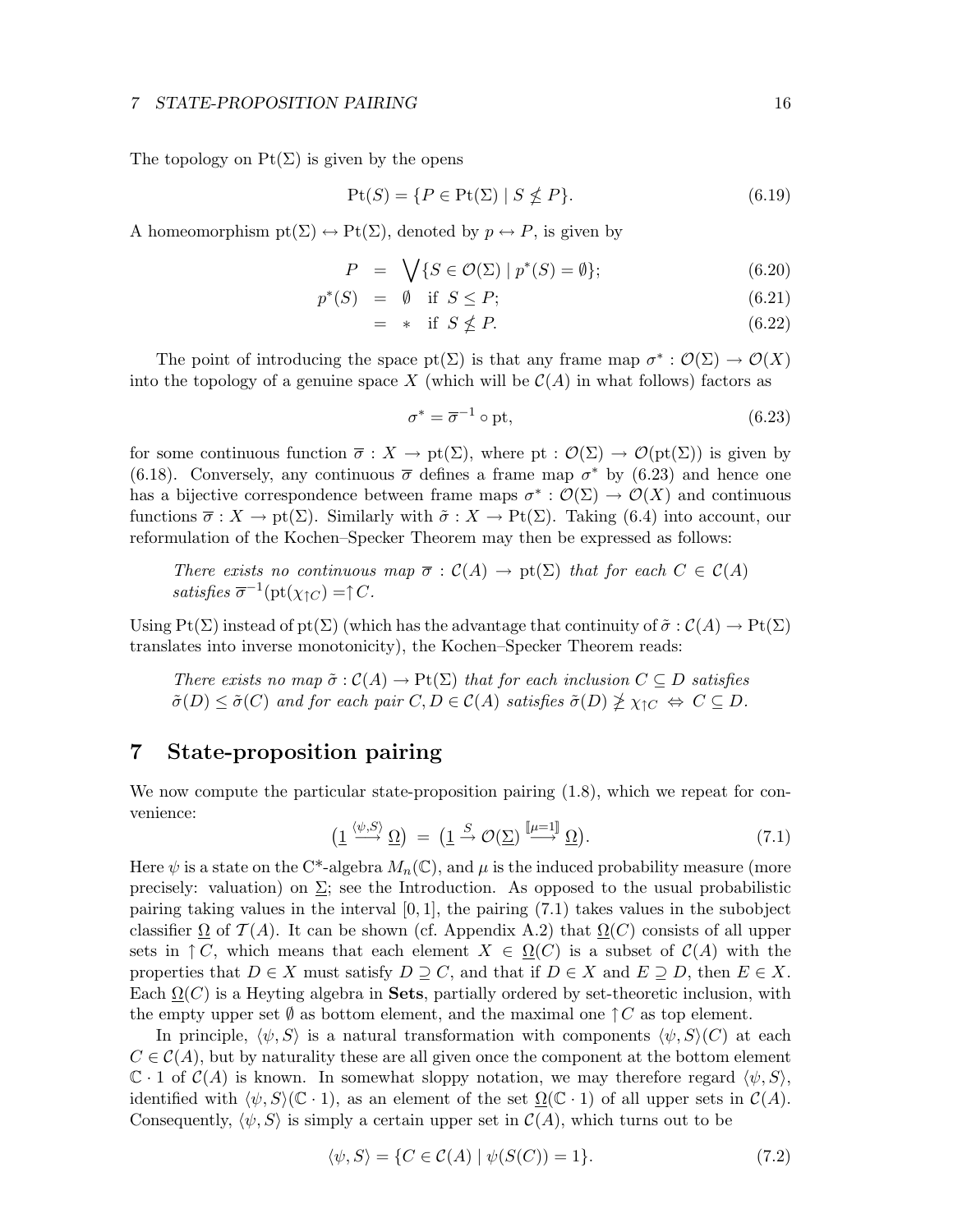In words, the "truth" of  $\langle \psi, S \rangle$  consists of those classical contexts C in which the proposition  $S(C)$  is true in the state  $\psi$  in the usual sense (i.e. has probabilty one). Here we have identified the arrow  $S: 1 \to \mathcal{O}(\Sigma)$  in (7.1) with an element of  $\mathcal{O}(\Sigma)$  as given by (3.5) (see Section 3), so that  $S(C) \in \mathcal{P}(C) \subset M_n(\mathbb{C})$ , and hence  $\psi(S(C))$  is defined.<sup>19</sup>

Let us note that (7.2) indeed defines an upper set in  $C(A)$ . If  $C \subseteq D$  then  $S(C) \leq S(D)$ , so that  $\psi(S(C)) \leq \psi(S(D))$  by positivity of states,<sup>20</sup> so that  $\psi(S(D)) = 1$  whenever  $\psi(S(C)) = 1$  (given that  $\psi(S(D)) \leq 1$ , since  $\psi(p) \leq 1$  for any projection p).<sup>21</sup>

To derive (7.2), we note that  $\mu : \mathcal{O}(\Sigma) \to \mathbb{R}^+_l$  $\mu$ <sup>+</sup> is a natural transformation, defined by its components  $\mu_C : \mathcal{O}(\Sigma)(C) \to \mathbb{R}^+_l$  $\mathcal{L}_l^+(C)$ . It follows from [21, Corollary D4.7.3] that  $\mathbb{R}^+$  $\mu^+(C) = L(\uparrow C, \mathbb{R}^+)$ , the set of all lower semicontinuous functions from  $\uparrow C$  to  $\mathbb{R}^+$ . Generalizing  $(2.12)$  and making the identification  $(3.8)$ , it is easy to show that

$$
\mu_C : \mathcal{O}(\underline{\Sigma})(C) \to L(\uparrow C, \mathbb{R}^+)
$$

is given by

$$
\mu_C(S) : \uparrow D \mapsto \psi(S(D)),\tag{7.3}
$$

for  $D \supseteq C$  (see also Section 6 of [15]). Finally, for  $\sigma : \mathcal{O}(\Sigma) \to \mathbb{R}^+_l$ <sup>+</sup> and  $\tau : \mathcal{O}(\Sigma) \to \mathbb{R}_l^+$ one needs a formula for  $[\![\sigma = \tau]\!]_C : \mathcal{O}(\underline{\Sigma})(C) \to \underline{\Omega}(C)$ , namely<sup>22</sup><br>one needs a formula for  $[\![\sigma = \tau]\!]_C : \mathcal{O}(\underline{\Sigma})(C) \to \underline{\Omega}(C)$ , namely<sup>22</sup>

$$
\llbracket \sigma = \tau \rrbracket_C(S) = \{ D \in \uparrow C \mid \sigma_D(S) = \tau_D(S) \}. \tag{7.4}
$$

## 8 Parametrization of  $\mathcal{C}(M_n(\mathbb{C}))$

We start with a computation of the poset  $\mathcal{C}(M_2(\mathbb{C}))$  of unital C\*-subalgebras of  $M_2(\mathbb{C})$ . It is elementary that  $M_2(\mathbb{C})$  has a single one-dimensional unital C<sup>\*</sup>-subalgebra, namely  $\mathbb{C} \cdot 1$ , the multiples of the unit. Furthermore, any two-dimensional unital  $C^*$ -subalgebra is generated by a pair of orthogonal one-dimensional projections. The one-dimensional projections in  $M_2(\mathbb{C})$  are of the form

$$
p(x, y, z) = \frac{1}{2} \begin{pmatrix} 1+x & y+iz \\ y-iz & 1-x \end{pmatrix},
$$
 (8.1)

where  $(x, y, z) \in \mathbb{R}^3$  satisfies  $x^2 + y^2 + z^2 = 1$ . Thus the one-dimensional projections in  $M_2(\mathbb{C})$  are precisely parametrized by  $S^2$ . We obviously have  $1-p(x, y, z) = p(-x, -y, -z)$ , and since the pairs  $(p, 1 - p)$  and  $(1 - p, p)$  define the same C<sup>\*</sup>-subalgebra, it follows that the two-dimensional elements of  $\mathcal{C}(M_2(\mathbb{C}))$  may be parametrized by  $S^2/\sim$ , where  $(x, y, z) \sim (-x, -y, -z)$  (in other words, antipodal points of  $S<sup>2</sup>$  are identified). This space, in turn, is homeomorphic with the real projective plane  $\mathbb{RP}^2$ , i.e. the set of lines in  $\mathbb{R}^3$ passing through the origin, or, equivalently, the space of great circles on  $S^2$ . This space has an interesting topology (which is quite different from the Alexandrov topology on the

 $19$ Expression (7.2) would gain physical content when combined with the Döring–Isham 'Daseinization' map [10, 15]; see point 2 at the end of Section 3. However, as it stands it already explicitly displays the non-binary truth values that are typical for the topos-theoretic approach to quantum physics.

<sup>&</sup>lt;sup>20</sup>In case that  $\psi$  is a vector state induced by a unit vector  $\Psi \in \mathbb{C}^n$ , this is the trivial property that  $\Psi \in S(C)\mathbb{C}^n$  implies  $\Psi \in S(D)\mathbb{C}^n$ .

<sup>&</sup>lt;sup>21</sup>In the vector state case, this means that C contributes to the upper set  $\langle \psi, S \rangle$  iff  $\Psi$  lies in the image of the projection  $S(C)$  in  $\mathbb{C}^n$ . This is reminiscent of certain ideas in [17].

<sup>&</sup>lt;sup>22</sup>Let **C** be a category with associated topos Sets<sup>Cop</sup>. Let  $X, Y : \mathbf{C}^{op} \to \mathbf{Sets}$  be presheaves in this topos, let  $\sigma, \tau : X \to Y$  and take  $A \in \mathbf{C}$  and  $x \in X(A)$ . Then the natural transformation  $\llbracket \sigma = \tau \rrbracket : X \to \Omega$ is given by its components  $\llbracket \sigma = \tau \rrbracket_A : X(A) \to \Omega(A)$  as  $x \mapsto \{f : B \to A \mid \sigma_B(Xf(x)) = \tau_B(Xf(x))\}.$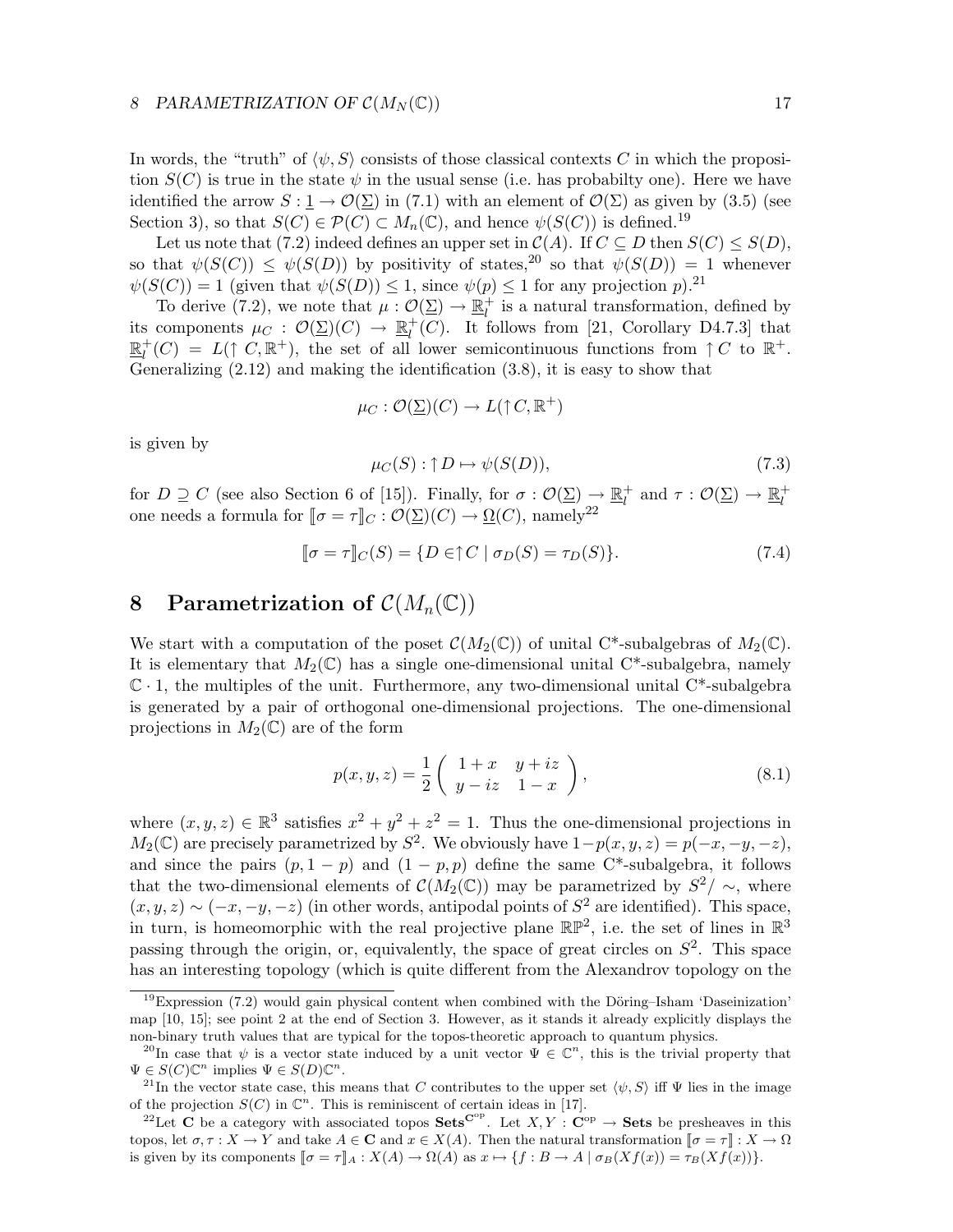#### 8 PARAMETRIZATION OF  $\mathcal{C}(M_N(\mathbb{C}))$  18

poset  $\mathcal{C}(A)$ , but in the present paper we ignore this aspect and just conclude that we may parametrize

$$
\mathcal{C}(M_2(\mathbb{C})) \cong * \cup \mathbb{RP}^2,\tag{8.2}
$$

where \* stands for  $\mathbb{C} \cdot 1$ . A point  $[x, y, z] \in S^2/\sim$  then corresponds to the C<sup>\*</sup>-algebra  $C_{[x,y,z]}$  generated by the projections  $\{p(x,y,z), p(-x,-y,-z)\}\$ . The poset structure of  $\mathcal{C}(M_2(\mathbb{C}))$  is evidently given by  $* \leq [x, y, z]$  for any  $[x, y, z]$  and no other relations.

Let us now generalize the argument to determine  $\mathcal{C}(M_n(\mathbb{C}))$  for any n. In general, one has

$$
\mathcal{C}(M_n(\mathbb{C})) = \coprod_{k=1,\dots,n} \mathcal{C}(k,n),\tag{8.3}
$$

where  $\mathcal{C}(k, n)$  denotes the collection of all k-dimensional commutative unital C<sup>\*</sup>-subalgebras of  $M_n(\mathbb{C})$ . To parametrize  $\mathcal{C}(k,n)$ , we note that each of its elements C is a unitary rotation  $C = UDU^*$ , where  $U \in SU(n)$  and D is some subalgebra contained in the algebra of all diagonal matrices. This follows from the case  $k = n$ , since each element of  $\mathcal{C}(k, n)$  with  $k < n$  is contained in some maximal abelian subalgebra.<sup>23</sup> Hence

$$
\mathcal{C}(n,n) = \{ U \cdot D_n \cdot U^* \mid U \in SU(n) \},\tag{8.4}
$$

with  $D_n = \{diag(a_1, \ldots, a_n) \mid a_i \in \mathbb{C}\}\$ . For  $k < n$ ,  $\mathcal{C}(k, n)$  is obtained by partitioning  $\{1, \ldots, n\}$  into k nonempty parts, and demanding  $a_i = a_j$  for i, j in the same part. However, because of the conjugation with arbitrary  $U \in SU(n)$  in (8.4), two such partitions induce the same subalgebra precisely when they permute parts of equal size. Such permutations may be handled using Young tableaux [11]. As the size of a part is of more interest than the part itself, we define

$$
Y(k,n) = \{(i_1, \ldots, i_k) \mid 0 < i_1 < i_2 < \cdots < i_k = n, \ i_{j+1} - i_j \leq i_j - i_{j-1}\}
$$

(where  $i_0 = 0$ ) as the set of partitions inducing different subalgebras. Hence

$$
\mathcal{C}(k,n) \cong \left\{ (p_1,\ldots,p_k) : p_j \in \mathcal{P}(\mathbb{C}^n), \ (i_1,\ldots,i_k) \in Y(k,n) \atop \left| \dim(\text{Im}(p_j)) = i_j - i_{j-1}, \ p_j \wedge p_{j'} = 0 \text{ for } j \neq j' \right. \right\}.
$$

Now, since d-dimensional orthogonal projections in  $\mathbb{C}^n$  bijectively correspond to the ddimensional (closed) subspaces of  $\mathbb{C}^n$  they project onto, we can write

$$
\mathcal{C}(k, n) \cong \left\{ (V_1, \dots, V_k) : (i_1, \dots, i_k) \in Y(k, n), V_j \in \text{Gr}(i_j - i_{j-1}, n) \mid V_j \cap V_{j'} = 0 \text{ for } j \neq j' \right\},\
$$
  
where

where

$$
Gr(d, n) = U(n)/(U(d) \times U(n-d))
$$
\n(8.5)

is the well-known Grassmannian, i.e. the set of all d-dimensional subspaces of  $\mathbb{C}^n$  [13]. In terms of the partial flag manifold

$$
G(i_1, ..., i_k; n) = \prod_{j=1}^k Gr(i_j - i_{j-1}, n - i_{j-1}),
$$
\n(8.6)

<sup>&</sup>lt;sup>23</sup>For  $k = n$ , note that  $C \in \mathcal{C}(n, n)$  is generated by n mutually orthogonal projections  $p_1, \ldots, p_n$ , each of rank 1. Each  $p_i$  has a single unit eigenvector  $u_i$  with eigenvalue 1; its other eigenvalues are 0. Put these  $u_i$ as columns in a matrix, called U. Then  $U^*p_iU$  is diagonal for all i: if  $(e_i)$  is the standard basis of  $\mathbb{C}^n$ , one has  $Ue_i = u_i$  for all i and hence  $U^*p_iUe_i = U^*p_iu_i = U^*u_i = e_i$ , while for  $i \neq j$  one finds  $U^*p_iUe_j = 0$ . Hence the matrix  $U^* p_i U$  has a one at location ii and zero's everywhere else. All other elements  $a \in C$  are functions of the  $p_i$ , so that  $U^*aU$  is equally well diagonal. Hence  $C = UD_nU^*$ , with  $D_n$  the algebra of all diagonal matrices.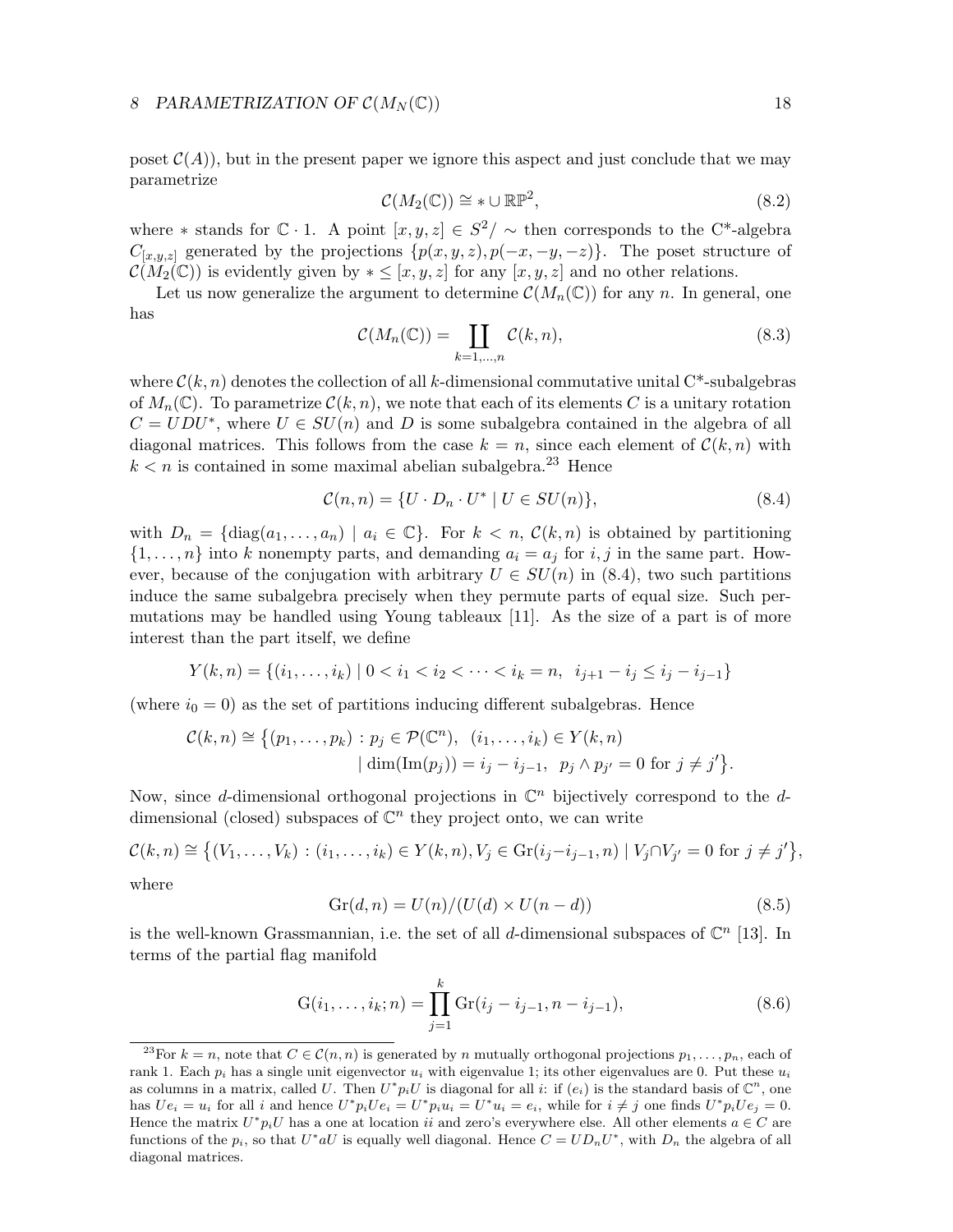for  $(i_1, \ldots, i_k) \in Y(k, n)$  (see [11]), we finally obtain

$$
\mathcal{C}(k,n) \cong \{ V \in \mathcal{G}(i;n) : i \in Y(k,n) \} / \sim,
$$
\n(8.7)

where  $i \sim i'$  if one arises from the other by permutations of equal-sized parts.

Let us show how  $(8.2)$  is recovered from the above method. First, for any n the set  $\mathcal{C}(1,n)$  has a single element \*, as there is only one Young tableau for  $k=1$ . Second, we have  $Y(2, 2) = \{(1, 2)\}\text{, so that}$ 

$$
\mathcal{C}(2,2) \cong G(1,2;2)/S(2) = Gr(1,2) \times Gr(1,1)/S(2) \cong Gr(1,2)/S(2) \cong \mathbb{CP}^1/S(2) \cong \mathbb{RP}^2.
$$

## A Sheaves, topoi and Heyting algebras

#### A.1 Basic sheaf theory

We will only use a few basic categories:

- 1. The category  $P$  defined by a partially ordered set (also called  $P$ ), which is seen as a category by saying that  $p, q \in P$  are connected by a single arrow iff  $p \leq q$ , with special cases:
	- (a)  $P = \mathcal{O}(X)$ , the topology on a space X, the partial order being by set-theoretic inclusion;
	- (b)  $P = C(A)$ , the poset of unital commutative C\*-subalgebras of a unital C\*algebra A (which in this paper is usually  $A = M_n(\mathbb{C})$ , the C<sup>\*</sup>-algebra of  $n \times n$ complex matrices), again partially ordered by set-theoretic inclusion.
- 2. The category Sets of sets (as objects) and functions (as arrows), based on the usual ZF-axioms.
- 3. For any category  $\hat{\mathcal{C}}$ , the category  $\hat{\mathcal{C}} = \mathbf{Sets}^{\mathcal{C}^{\mathrm{op}}}$  of (covariant) functors  $\mathcal{C}^{\mathrm{op}} \to \mathbf{Sets}$ , with natural transformations as  $\arrows$  as  $24$  with obvious special cases:
	- (a)  $\mathcal{T}(A) = \mathbf{Sets}^{\mathcal{C}(A)};$
	- (b)  $\widehat{\mathcal{O}(X)} = \mathbf{Sets}^{\mathcal{O}(X)^{op}}$ , the category of so-called presheaves on a space X;
	- (c) The category  $\mathrm{Sh}(X)$  of sheaves on X, which is the full subcategory of  $\mathcal{O}(X)$ defined by the following condition: a presheaf  $F : \mathcal{O}(X)^\text{op} \to \mathbf{Sets}$  is a sheaf if for any open  $U \in \mathcal{O}(X)$ , any open cover  $U = \bigcup_i U_i$  of U, and any family  $\{s_i \in F(U_i)\}\$  such that  $F(U_{ij} \leq U_i)(s_i) = F(U_{ij} \leq U_j)(s_j)$  for all  $i, j$ , there is a unique  $s \in F(U)$  such that  $s_i = F(U_i \leq U)(s)$  for all i. Here  $U_{ij} = U_i \cap U_j$ and  $F(V \leq W) : F(W) \to F(V)$  is the arrow part of the functor F, defined whenever  $V \subseteq W$ . Using the concept of a limit, we may write this as

$$
F(U) = \underleftarrow{\lim}_{i} F(U_i). \tag{A.1}
$$

<sup>&</sup>lt;sup>24</sup>Here  $\mathcal{C}^{\text{op}}$  is the opposite of a category  $\mathcal{C}$ , which has the same objects as  $\mathcal{C}$  and also the same arrows, but the latter go in the opposite direction. If  $C = P$  is a poset, this just means that in  $P^{\rm op}$  the partial order is reversed.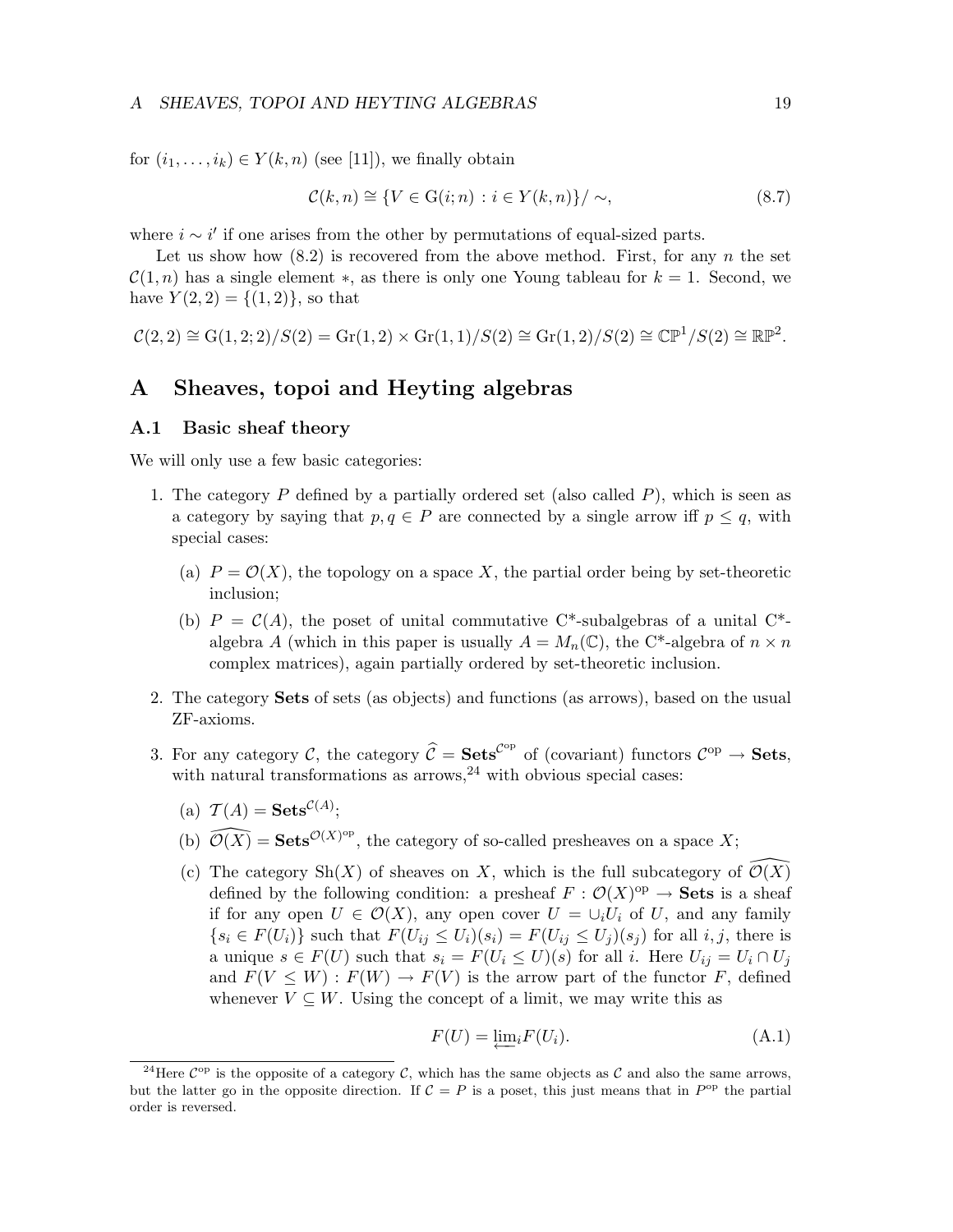4. The category  $E(X)$  of étale bundles  $\pi : B \to X$  over X, where  $\pi$  is a local homeomorphism,<sup>25</sup> and the arrows between  $\pi_Y : Y \to X$  and  $\pi_Z : Z \to X$  are those continuous maps  $\psi: Y \to Z$  that satisfy  $\pi_Z \circ \psi = \pi_Y$ .

It is important for some of the more technical arguments in this paper that for any poset P, the category  $\mathbf{Sets}^P$  is equivalent to the category  $\mathrm{Sh}(P)$  of sheaves on P with respect to the so-called Alexandrov topology (see footnote 9). The equivalence

$$
\mathbf{Sets}^P \simeq \mathrm{Sh}(P) \tag{A.2}
$$

is given by mapping a functor  $\underline{F}: P \to \mathbf{Sets}$  to a sheaf  $F: \mathcal{O}(P)^{op} \to \mathbf{Sets}$  by defining the latter on basic opens by

$$
F(\uparrow x) = \underline{F}(x),\tag{A.3}
$$

extended to general Alexandrov opens by  $(A.1)$ . Vice versa, a sheaf F on P immediately defines  $\underline{F}$  by reading  $(A.3)$  from right to left. In particular, we have

$$
\mathcal{T}(A) \simeq \text{Sh}(\mathcal{C}(A)),\tag{A.4}
$$

where  $\mathcal{C}(A)$  is understood to be equipped with the Alexandrov topology.

Another useful equivalence is  $E(X) \simeq Sh(X)$ . The functor  $E(X) \to Sh(X)$  establishing half of this equivalence is given by  $\tilde{F} \mapsto F$ ,  $F(U) = \Gamma(U, \tilde{F})$ , that is, the set of continuous cross-sections  $U \to \tilde{F}$ , with functoriality given by restriction. In the opposite direction, the pertinent functor  $\mathrm{Sh}(X) \to E(X)$  associates a bundle  $\tilde{F}$  to a sheaf F whose fiber (or "stalk") at  $x \in X$  is

$$
\tilde{F}_x = \underline{\lim}_{\mathcal{O}_x(X)} F(U) \cong \{ [s]_x \mid s \in F(U), U \in \mathcal{O}_x(X) \}. \tag{A.5}
$$

Here the colimit in the first expression is taken over all  $U \in \mathcal{O}_x(X)$ , the set of all open neighbourhoods of x. The right-hand side provides an explicit expression for this colimit, in which the equivalence class  $[s]_x$  (the germ of s at x) is defined by saying that s  $\sim_x t$ for  $s \in F(U)$  and  $t \in F(V)$ ,  $U, V \in \mathcal{O}_x(X)$ , when there exists  $W \in \mathcal{O}_x(X)$  such that  $W \subseteq U \cap V$  and  $s_{|W} = t_{|W}$ . The topology on  $\tilde{F}$  is given by declaring that

$$
\mathcal{B}(\tilde{F}) := \{ \dot{s}(U) \mid U \in \mathcal{O}(X), s \in F(U) \}
$$
\n(A.6)

is a basis of  $\mathcal{O}(\tilde{F})$ , where the cross-section  $\dot{s}: U \to \tilde{F}$  is defined by  $\dot{s}(x) = [s]_x$ . See [30,  $\S II.6$ ]. This equivalence assumes a particularly simple form when  $X = P$  is a poset equipped with the Alexandrov topology [12, §14.1]. In that case, the bundle defined by a functor  $F : P \to \mathbf{Sets}$ , or rather by the associated sheaf F as in (A.3), has fibers

$$
\tilde{F}_x = \underline{F}(x) \tag{A.7}
$$

and a topology generated by the basis

$$
\mathcal{B}(\tilde{F}) = \{B_{x,s} \mid x \in P, s \in \underline{F}(x)\};
$$
  
\n
$$
B_{x,s} = \{\underline{F}(x \le y)(s) \mid y \in P, x \le y\},
$$
\n(A.8)

where  $\underline{F}(x \le y) : \underline{F}(x) \to \underline{F}(y)$  is the arrow part of  $\underline{F}$ . This follows from (A.6) because for  $U, V \in \mathcal{O}_x(X)$  there is a smallest  $W \subseteq U \cap V$  containing x, namely  $\uparrow x$ . Consequently,

<sup>&</sup>lt;sup>25</sup>That is, each  $p \in B$  has an open neighbourhood U for which  $\pi(U)$  is open in X and homeomorphic to U through  $\pi$  [30, §II.6].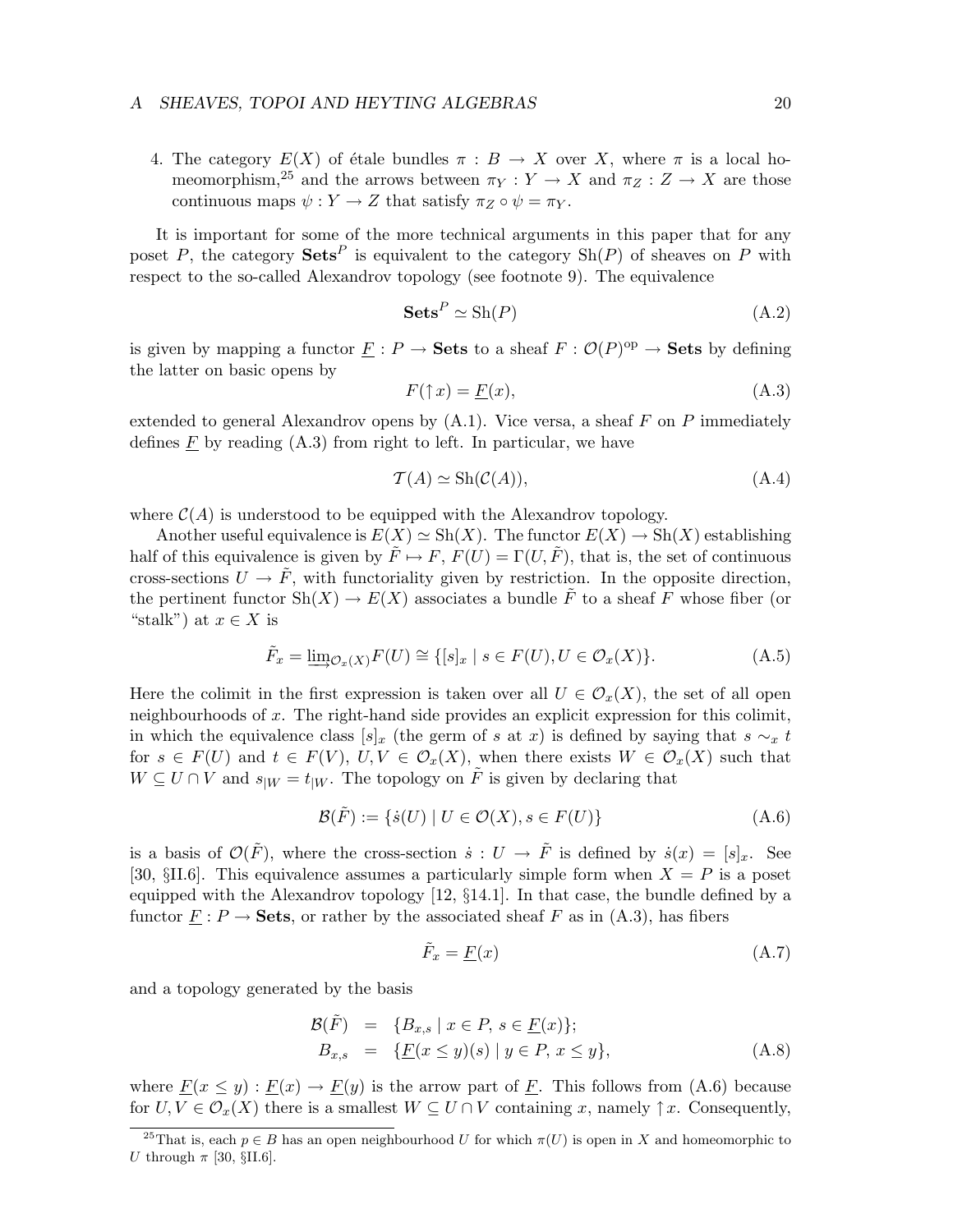if  $U = \uparrow x$  and  $s \in \Gamma(U, \tilde{F})$  in the above analysis, one has  $\dot{s} = \underline{F}(x \leq y)(s)$ , which leads to  $(A.8).$ 

For example, our internal  $C^*$ -algebra A may be described as an étale bundle A. It is immediate from  $(1.5)$  and  $(A.7)$  that the fibers of  $\overline{A}$  are

$$
\tilde{A}_C = C,\tag{A.9}
$$

so that in passing from  $A \in \mathcal{T}(A)$  to  $\tilde{A} \in E(\mathcal{C}(A))$  we have replaced the tautological functor by the tautological bundle. According to  $(A.8)$ , the topology on  $\tilde{A}$  is generated by the basis opens

$$
B_{a,C} = \{a \in D \mid D \supseteq C\}.\tag{A.10}
$$

Here  $a \in C$ , and the open (A.10) tracks this element as it embeds in all possible D's in which C is contained; here  $a \in D$  is an element of the fiber  $\tilde{A}_D$  above D, to be distinguished from  $a \in C$  which lies in the fiber  $A_C$  above C.

#### A.2 Basic topos theory

This paper is mainly concerned with the categories  $\mathcal{T}(A)$  and  $\text{Sh}(\mathcal{C}(A))$ , the latter with respect to the Alexandrov topology. These categories are examples of topoi. The advantage of working in a topos is that most set-theoretic reasoning can be carried out, with the restriction that all proofs need to be constructive (i.e. cannot make use of the law of the excluded middle or the Axiom of Choice). Specifically, a topos is a category with the following ingredients (all unique up to isomorphism):

- 1. Terminal object. This is an object called 1 such that for each object A there is a unique arrow  $A \to 1$ . In Sets this is any singleton set  $\ast$ . In  $\mathcal{T}(A)$  and  $\text{Sh}(\mathcal{C}(A))$ (and more generally in  $\hat{\mathcal{C}}$ ), it is the constant functor taking the value  $*$ .
- 2. Pullbacks. These generalize the fibered product  $B \times_A C = \{(b, c) \in B \times C \mid f(b) =$  $g(c)$  of  $B \stackrel{f}{\rightarrow} A$  and  $C \stackrel{g}{\rightarrow} A$  in **Sets** into a pullback square with appropriate universality property. Cartesian products are a special case. In  $\hat{C}$  (and hence in  $\mathcal{T}(A)$  and  $\text{Sh}(\mathcal{C}(A)))$ , pullbacks may be computed "pointwise"; see [30, §I.3].
- 3. Exponentials. These generalize the idea that the class  $B^A$  of functions from a set A to a set  $B$  is itself a set, and hence an object in **Sets**, equipped with the evaluation map ev :  $A \times B^A \rightarrow B$ . In Sh(X) one may take [30, §II.8]

$$
F^{G}(U) = \text{Nat}(G_{|U}, F_{|U}),\tag{A.11}
$$

the set of natural transformations between the functors  $G$  and  $F$ , both restricted to  $\mathcal{O}(U)$  (i.e. defined on each open  $V \subseteq U$  instead of all  $V \in \mathcal{O}(X)$ ). The map  $ev_U : G(U) \times Nat(G_{|U}, F_{|U}) \rightarrow F(U)$  is the obvious one, sending  $(g, \theta)$  to  $\theta_U(g)$ . By  $(A.4)$ , in  $\mathcal{T}(A)$  one analogously has

$$
\underline{F}^{\underline{G}}(C) = \text{Nat}(\underline{G}_{\uparrow C}, \underline{F}_{\uparrow C})\tag{A.12}
$$

at each  $C \in \mathcal{C}(A)$ , where  $\underline{F}_{\uparrow C}$  is the restriction of the functor  $\underline{F} : \mathcal{C}(A) \to \mathbf{Sets}$  to  $\uparrow C \subseteq C(A)$ . In particular, since  $\mathbb{C} \cdot 1$  is the bottom element of the poset  $C(A)$ , one has

$$
\underline{F}^{\underline{G}}(\mathbb{C} \cdot 1) = \text{Nat}(\underline{G}, \underline{F}).\tag{A.13}
$$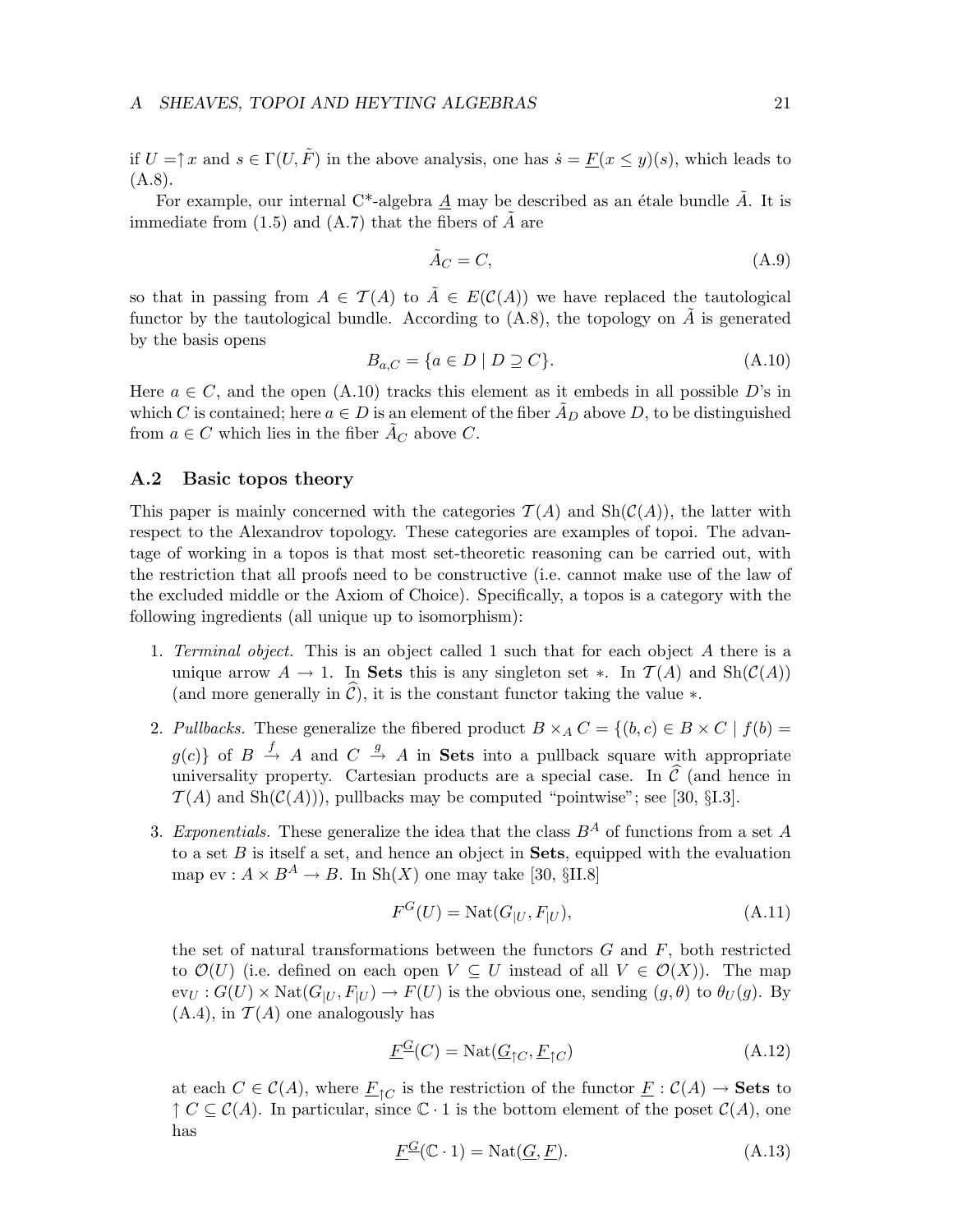4. Subobject classifier. This generalizes the idea that one may characterize a subset  $A \subseteq$ B by its characteristic function  $\chi_A : B \to \{0,1\}$ . Subsets generalize to subobjects, i.e. monic ("injective") arrows  $A \rightarrow B$ , and in a topos there exists an object  $\Omega$ (the subobject classifier) with associated arrow  $1 \stackrel{\top}{\rightarrow} \Omega$  ("truth") such that for any subobject  $A \rightarrowtail B$  there is a *unique* arrow  $B \xrightarrow{\chi_A} \Omega$  for which  $B \xleftarrow{f} A \rightarrow 1$  is a pullback of  $B \xrightarrow{\chi_A} \Omega$  and  $1 \xrightarrow{\top} \Omega$ . Conversely, given any arrow  $B \xrightarrow{\chi} \Omega$  there exists a subobject  $A \rightarrow B$  of B (unique up to isomorphism) whose classifying arrow  $\chi_B$ equals  $\chi$ . The subobject classifier in a topos play the role of a "multi-valued truth object", generalizing the simple situation in **Sets**, where  $\Omega = \{0, 1\} = \{\text{false}, \text{true}\}\.$ In Sh(X) the subobject classifier is the sheaf  $\Omega : U \mapsto \mathcal{O}(U)$  with  $\Omega(V \leq U)$ :  $\mathcal{O}(U) \to \mathcal{O}(V)$  given by  $W \mapsto W \cap V$  whenever  $V \subseteq U$ ; see [30, §II.8]. The truth map  $1 \stackrel{\top}{\rightarrow} \Omega$  is given at U by  $\top_U(*) = U$ . Hence in our topos  $\mathcal{T}(A)$  the subobject classifier  $\Omega$  is the functor assigning to  $C \in \mathcal{C}(A)$  the collection UC of upper sets on  $C<sup>26</sup>$  and to an arrow  $C \subseteq D$  in  $\mathcal{C}(A)$  the obvious map  $UC \rightarrow UD$  given by  $X \mapsto X \cap \uparrow D$ .

Combining the third and fourth points, one has

$$
\underline{\Omega}^{\underline{F}}(C) \cong \text{Sub}(\underline{F}_{\uparrow C}),\tag{A.14}
$$

the set of subfunctors of  $\underline{F}_{\uparrow C}$ . In particular, like in (A.13) we find

$$
\Omega^{\underline{F}}(\mathbb{C} \cdot 1) \cong \text{Hom}(\underline{F}, \Omega) \cong \text{Sub}(\underline{F}),\tag{A.15}
$$

the set of subfunctors of F itself. If  $C \subseteq D$ , then the map  $\Omega^E(C) \to \Omega^E(D)$  defined by  $\Omega^E$ , identified with a map  $\text{Sub}(\underline{F}_{\uparrow C}) \to \text{Sub}(\underline{F}_{\uparrow D})$ , is simply given by restricting a given subfunctor of  $\underline{F}_{\uparrow C}$  to  $\uparrow D$ .

#### A.3 Heyting algebras and frames

A Heyting algebra is a distributive lattice  $\mathcal L$  with a map  $\to : \mathcal L \times \mathcal L \to \mathcal L$  (called implication) satisfying

$$
x \le (y \to z) \text{ iff } x \wedge y \le z. \tag{A.16}
$$

Every Boolean algebra is a Heyting algebra, but not vice versa; in fact, a Heyting algebra is Boolean iff  $\neg\neg x = x$  for all x, which is the case iff  $\neg x \lor x = \top$  for all x. Here negation is a derived notion, defined by

$$
\neg x = (x \to \perp). \tag{A.17}
$$

A Heyting algebra is complete when arbitrary joins (i.e. sups) and meets (i.e. infs) exist.

A frame is a complete distributive lattice such that  $x \wedge \bigvee_{\lambda} y_{\lambda} = \bigvee_{\lambda} x \wedge y_{\lambda}$  for arbitrary families  $\{y_\lambda\}$  (and not just for finite ones, in which case the said property follows from the definition of a distributive lattice). For example, if  $X$  is a topological space, then the topology  $\mathcal{O}(X)$  of X is a frame with  $U \leq V$  if  $U \subseteq V$ . A frame map preserves finite meets and arbitrary joins; this leads to the category **Frm** of frames and frame maps. For example, if  $f: X \to Y$  is continuous then  $f^{-1}: \mathcal{O}(X) \to \mathcal{O}(Y)$  is a frame map. For this reason, frames are often denoted by  $\mathcal{O}(X)$  and frame maps are written  $f^{-1}$  or  $f^*$ , even if the frame does not come from a topological space.

<sup>&</sup>lt;sup>26</sup>This means that  $X \subset \mathcal{C}(A)$  lies in  $\overline{UC}$  if  $X \subseteq \uparrow C$  and if  $D \in X$  and  $D \subset E$  implies  $E \in X$ .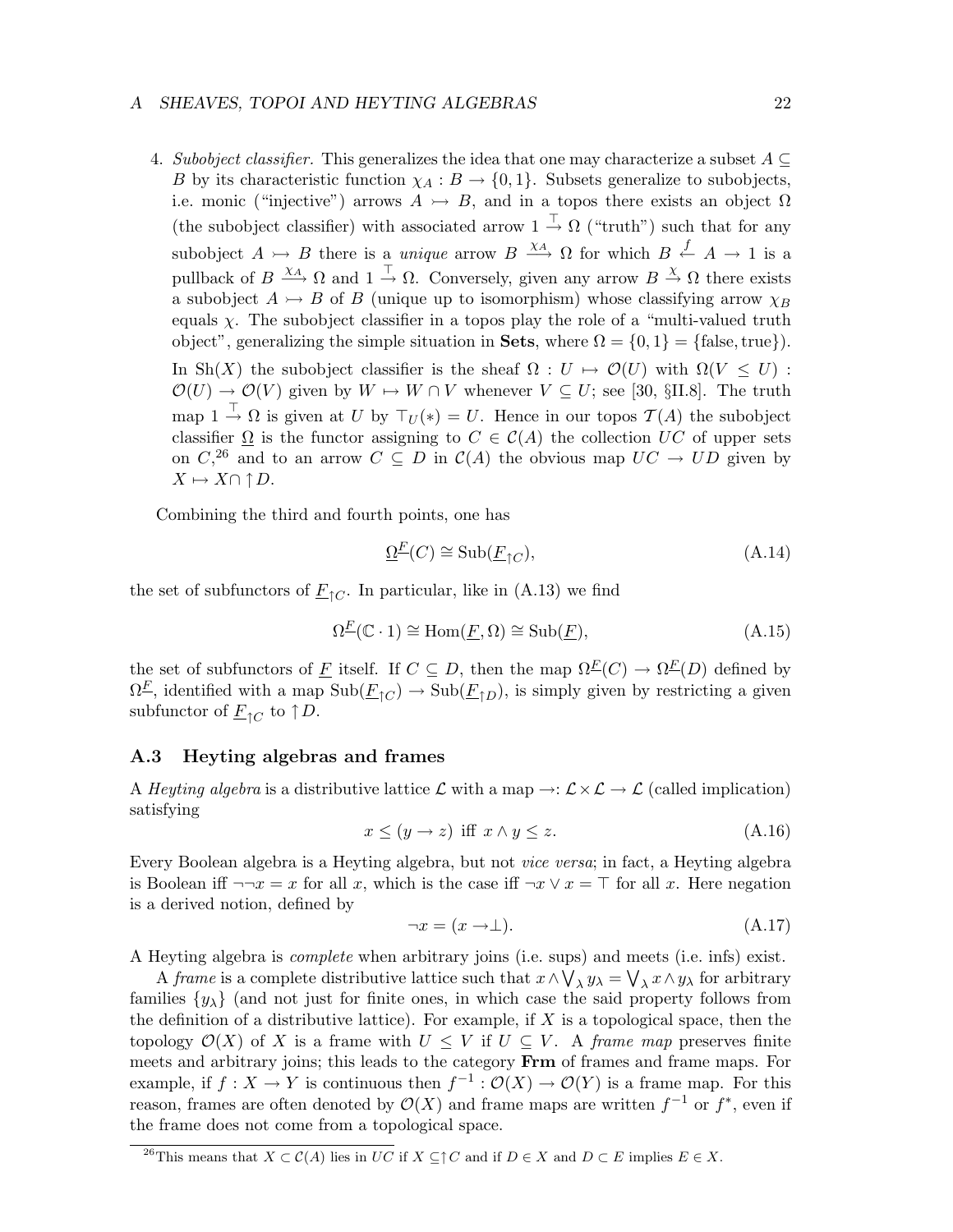Any frame is at the same time a complete Heyting algebra, with implication

$$
x \to y = \bigvee \{ z \mid z \wedge x \le y \}. \tag{A.18}
$$

In particular, it follows from (A.17) and (A.18) that

$$
\neg x = \bigvee \{ z \mid z \wedge x = \bot \}. \tag{A.19}
$$

Conversely, the infinite distributivity law in a frame is automatically satisfied in a Heyting algebra, so that frames and complete Heyting algebras are essentially the same things. $27$ 

Frames can be defined internally in any topos, and those in  $\text{Sh}(X)$  can be described explicitly  $[19, 23]$  (see also  $[21, \S\text{C}1.6]$ ). Namely, there is an equivalence

$$
\mathbf{Frm}_{\mathrm{Sh}(X)} \simeq (\mathbf{Frm}_{\mathbf{Sets}}/\mathcal{O}(X))^{\mathrm{op}} \tag{A.20}
$$

between the category of internal frames in  $\mathrm{Sh}(X)$  and the category of frame maps in **Sets** with domain  $\mathcal{O}(X)$ , where the arrows between two such maps

$$
\pi_Y^* \ : \ \mathcal{O}(X) \to \mathcal{O}(Y); \tag{A.21}
$$

$$
\pi_Z^* : \mathcal{O}(X) \to \mathcal{O}(Z); \tag{A.22}
$$

are the frame maps

$$
\varphi^* : \mathcal{O}(Z) \to \mathcal{O}(Y) \tag{A.23}
$$

satisfying<sup>28</sup>

$$
\varphi^* \circ \pi_Z^* = \pi_Y^*.
$$
\n(A.24)

In this paper, this characterization is used to compute the frame maps in  $\mathbf{Frm}_{\text{Sh}(X)}$ , whose internal characterization is rather indirect.

The equivalence (A.20) comes about as follows. First, a frame map  $\pi_Y^* : \mathcal{O}(X) \to \mathcal{O}(Y)$ defines an internal frame  $\mathcal{O}(\mathcal{I}_{\pi})$  in the topos  $\text{Sh}(X)$  as the sheaf

$$
\mathcal{O}(\mathcal{I}_{\pi}): U \mapsto \downarrow \pi^*(U) \equiv \{ W \in \mathcal{O}(Y) \mid W \leq \pi^*(U) \},\tag{A.25}
$$

with  $\mathcal{O}(\mathcal{I}_{\pi})(U \leq V) : \downarrow \pi^*(V) \to \downarrow \pi^*(U)$  given by intersection with  $\pi^*(U)$ . Given frame maps (A.21) -(A.23), one obtains an internal frame map  $\underline{\varphi}^* : \mathcal{O}(\mathcal{I}_{\pi_Z}) \to \mathcal{O}(\mathcal{I}_{\pi_Y})$  in  $\text{Sh}(X)$ by defining its components as a natural transformation by

$$
\underline{\varphi}^*(U) : \downarrow \pi_Z^*(U) \rightarrow \downarrow \pi_Y^*(U);
$$
  

$$
S \mapsto \varphi^*(S). \tag{A.26}
$$

Conversely, let  $\mathcal{O}(\Sigma)$  be an internal frame in Sh(X). Consider

$$
\mathcal{O}(\Sigma) = \mathcal{O}(\Sigma)(X),\tag{A.27}
$$

which is a frame in **Sets**. Define a map

$$
\pi_{\Sigma}^* : \mathcal{O}(X) \to \mathcal{O}(\Sigma) \tag{A.28}
$$

 $27$ They do not form isomorphic or even equivalent categories, though, for frame maps do not necessarily preserve the implication  $\rightarrow$  defining the Heyting algebra structure.

<sup>&</sup>lt;sup>28</sup>This looks more palpable in terms of the "virtual" underlying spaces. If  $(A.21)$  -  $(A.23)$  are seen as inverse images  $\pi^* = \pi^{-1}$  of maps  $\pi_Y : Y \to X$ ,  $\pi_Z : Z \to X$  and  $\varphi : Y \to Z$ , then (A.24) corresponds to  $\pi_Z \circ \varphi = \pi_Y$ .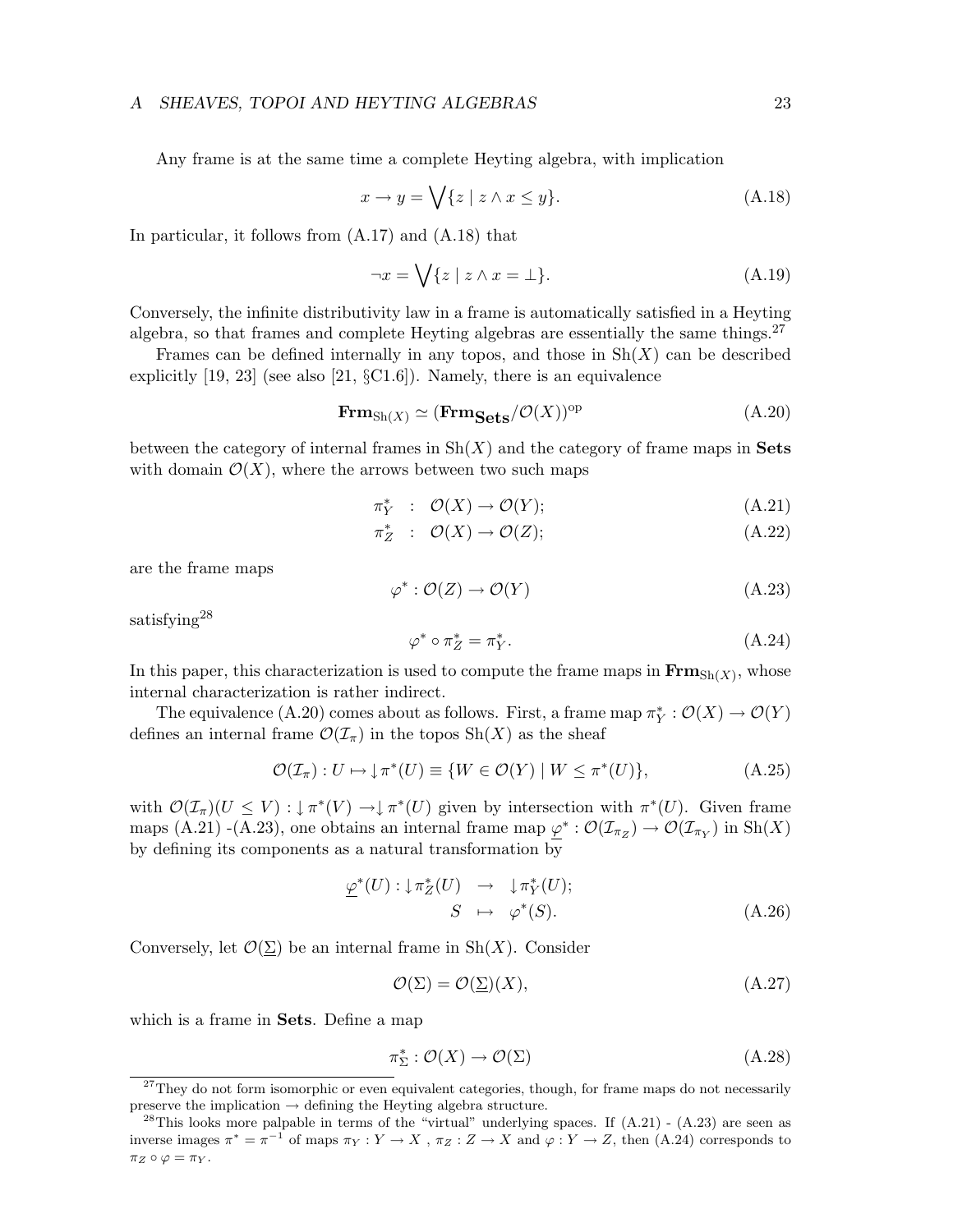by

$$
\pi_{\Sigma}^*(U) = \bigwedge \{ S \in \mathcal{O}(\Sigma) \mid \mathcal{O}(\Sigma)(U \le X)(S) = \top \},\tag{A.29}
$$

where  $\top$  is the top element of the complete lattice  $\mathcal{O}(\Sigma)(U)$ , and the map

$$
\mathcal{O}(\underline{\Sigma})(U \leq X) : \mathcal{O}(\underline{\Sigma})(X) \to \mathcal{O}(\underline{\Sigma})(U)
$$

is defined by the arrow part of the functor  $\mathcal{O}(\Sigma) : \mathcal{O}(X)^\text{op} \to \mathbf{Sets}$ . Then  $(A.28)$  is a frame map, whose corresponding internal frame  $\mathcal{I}_{\pi_{\Sigma}}$  is isomorphic to  $\mathcal{O}(\underline{\Sigma})$ . The map (A.28) is called the *external* description of  $\mathcal{O}(\Sigma)$ .<sup>29</sup>

In order to determine specific frames in  $\mathrm{Sh}(X)$ , we need a further result from topos theory. The Dedekind real numbers  $\mathbb{R}_d$  and the lower real numbers  $\mathbb{R}_l$  (which describe sets of the type  $x < q$ ,  $q \in \mathbb{Q}$  can both be axiomatized by what is called a geometric propositional theory  $\mathbb T$ . In any topos  $\mathcal T$  (with so-called natural numbers object), such a theory determines a certain frame  $\mathcal{O}(\mathbb{T})_{\mathcal{T}}$ , whose "points" are defined as frame maps  $\mathcal{O}(\mathbb{T}) \to \Omega$ , where  $\Omega$  is the subobject classifier in T (more precisely, the object of points of  $\mathcal{O}(\mathbb{T})$  in T is the subobject of  $\Omega^{\mathcal{O}(\mathbb{T})}$  consisting of frame maps). For example, if  $\mathbb{T}_{\mathbb{R}_d}$  is the theory axiomatizing  $\mathbb{R}_d$ , in **Sets** one simply has

$$
\mathcal{O}(\mathbb{T}_{\mathbb{R}_d})_{\text{Sets}} = \mathcal{O}(\mathbb{R}),\tag{A.30}
$$

whose points comprise the set R.

The key result is as follows. Let  $\pi_{\mathbb{T}} : X \times \mathcal{O}(\mathbb{T})$  Sets  $\to X$  be projection on the first component, with associated frame map  $\pi_{\mathbb{T}}^* \equiv \pi_{\mathbb{T}}^{-1} : \widetilde{\mathcal{O}(X)} \to \mathcal{O}(X \times \mathbb{T}_{\mathbf{Sets}})$ . Then

$$
\mathcal{O}(\mathbb{T})_{\text{Sh}(X)} = \mathcal{O}(\mathcal{I}_{\pi_{\mathbb{T}}}).\tag{A.31}
$$

Using (A.30), this yields that the frame of Dedekind real numbers  $\mathcal{O}(\mathbb{R}_d) \equiv \mathcal{O}(\mathbb{T}_{\mathbb{R}_d})$  is the sheaf

$$
\mathcal{O}(\mathbb{R}_d)_{\text{Sh}(X)} : U \mapsto \mathcal{O}(U \times \mathbb{R}), \tag{A.32}
$$

whereas the Dedekind real numbers object is the sheaf

$$
(\mathbb{R}_d)_{\text{Sh}(X)} : U \mapsto C(U, \mathbb{R}).\tag{A.33}
$$

Similarly, for the lower real numbers (whose frame we will not need) one obtains

$$
(\mathbb{R}_l)_{\text{Sh}(X)} : U \mapsto L(U, \mathbb{R}), \tag{A.34}
$$

the set of all lower semicontinuous functions from  $U$  to  $\mathbb R$  that are locally bounded from above [21, Corollary D4.7.3]. Using (A.3), such results may immediately be transferred to **Sets**<sup>*P*</sup> and hence to  $\mathcal{T}(A)$ . For example, one has

$$
\mathcal{O}(\underline{\mathbb{R}}_d) \equiv \mathcal{O}(\mathbb{R}_d)_{\mathcal{T}(A)} : C \mapsto \mathcal{O}((\uparrow C) \times \mathbb{R}). \tag{A.35}
$$

Since Alexandrov-continuous functions must be locally constant, it follows from (A.33) that

$$
\mathbb{R}_d: C \mapsto \mathbb{R}.\tag{A.36}
$$

For the lower reals, however, (A.34) yields

$$
\underline{\mathbb{R}}_l: C \mapsto L(\uparrow C, \mathbb{R}).\tag{A.37}
$$

<sup>&</sup>lt;sup>29</sup>An important application is the external reformulation of internal properties of  $\mathcal{O}(\Sigma)$  in terms of settheoretic properties of the map (A.28). For example, the general theory of [1] requires that the Gelfand spectrum  $\mathcal{O}(\Sigma)$  of our internal C\*-algebra A has a technical property called *regularity* (which is a frametheoretic generalization of the well-known corresponding property for topological spaces) [22]. This internal property may indeed be verified from the external version of regularity given in [20].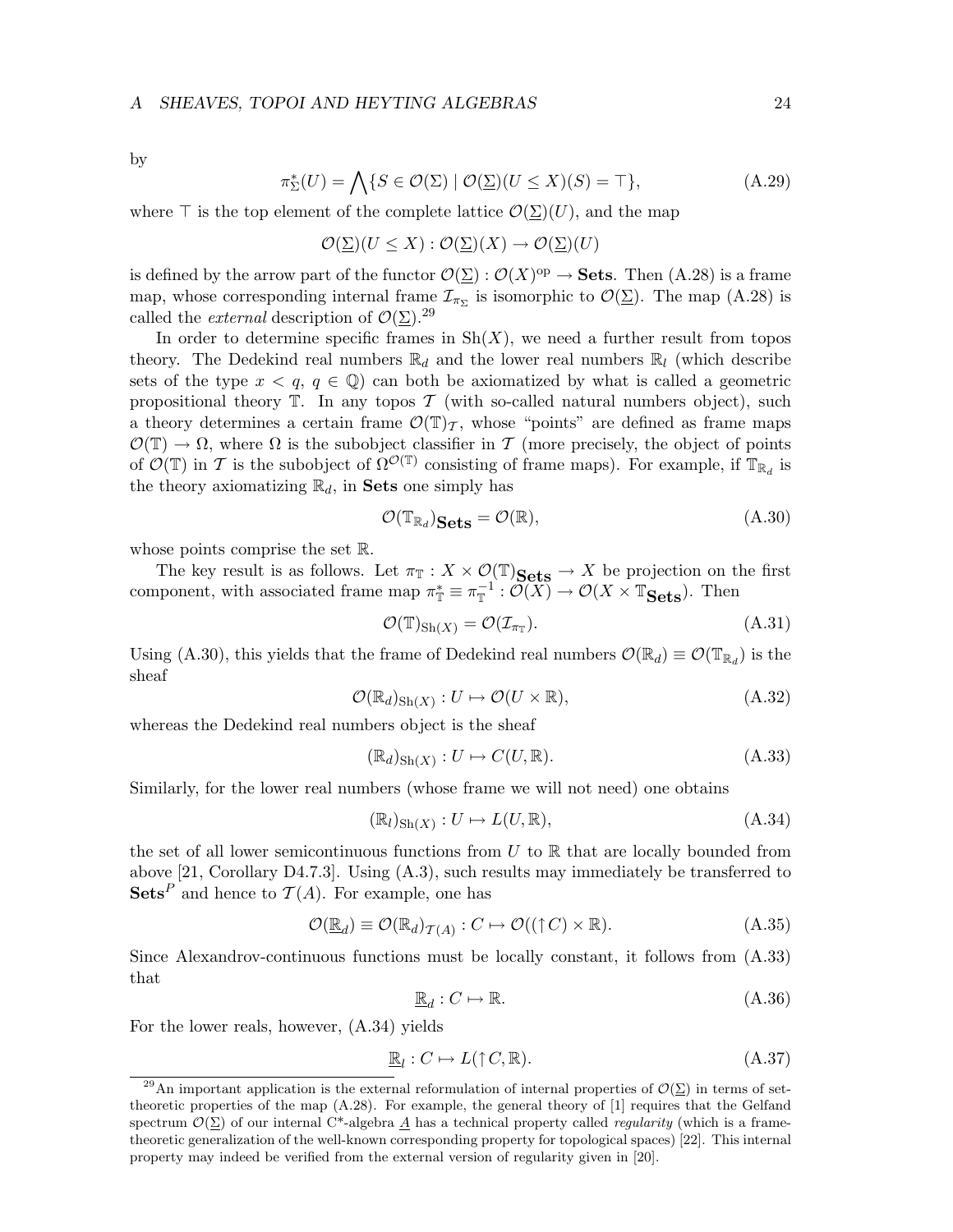## References

- [1] B. Banaschewski and C.J. Mulvey, A globalisation of the Gelfand duality theorem, Ann. Pure Appl. Logic 137, 62–103 (2006).
- [2] G. Birkhoff and J. von Neumann, The logic of quantum mechanics, Ann. Math. 37, 823–843 (1936).
- [3] N. Bohr, Discussion with Einstein on epistemological problems in atomic physics, in Albert Einstein: Philosopher-Scientist, ed. P.A. Schlipp (Open Court, La Salle, 1949).
- [4] N. Bohr, Quantum physics and philosophy causality and complementarity, in The Philosophical Writings of Niels Bohr, Vol. III: Essays 1958-1962 on Atomic Physics and Human Knowledge (Ox Bow Press, Woodbridge, 1987).
- [5] B. Coecke, Quantum logic in intuitionistic perspective, Studia Logica 70, 411–440 (2002).
- [6] T. Coquand, About Stone's Notion of Spectrum, J. Pure Applied Algebra 197, 141– 158 (2005).
- [7] T. Coquand and B. Spitters, Formal topology and constructive mathematics: the Gelfand and Stone-Yosida representation theorems, J. Universal Computer Science 11, 1932–1944 (2005).
- [8] T. Coquand and B. Spitters, Constructive Gelfand duality for C\*-algebras, Math. Proc. Camb. Phil. Soc., (2009), in press.
- [9] T. Coquand and B. Spitters, Integrals and valuations, Logic and Analysis (2009), accepted.
- [10] A. Döring and C.J. Isham, A topos foundation for theories of physics: I. Formal languages for physics, J. Math. Phys.  $49:053515$  (2008); II. Daseinisation and the liberation of quantum theory, J. Math. Phys. 49:053516 (2008); III. The representation of physical quantities with arrows, J. Math. Phys. 49:053517 (2008); IV. Categories of Systems, J. Math. Phys. 49:053518 (2008).
- [11] W. Fulton, Young Tableaux (Cambridge University Press, 1997).
- [12] R. Goldblatt, Topoi: The Categorial Analysis of Logic, Second edition (North-Holland, Amsterdam, 1984).
- [13] P. Griffiths & J. Harris, Principles of Algebraic Geometry (Wiley, New York, 1994).
- [14] W. Heisenberg, Über die quantentheoretische Umdeutung kinematischer und mechanischer Beziehungen, Z. Phys. 33, 879–893 (1925).
- [15] C. Heunen, N.P. Landsman and B. Spitters, A topos for algebraic quantum theory, to appear in *Commun. Math. Phys.*;  $arXiv:0709.4364$ .
- [16] C. Heunen, N.P. Landsman and B. Spitters, Intuitionistic quantum logic for von Neumann algebras, in preparation.